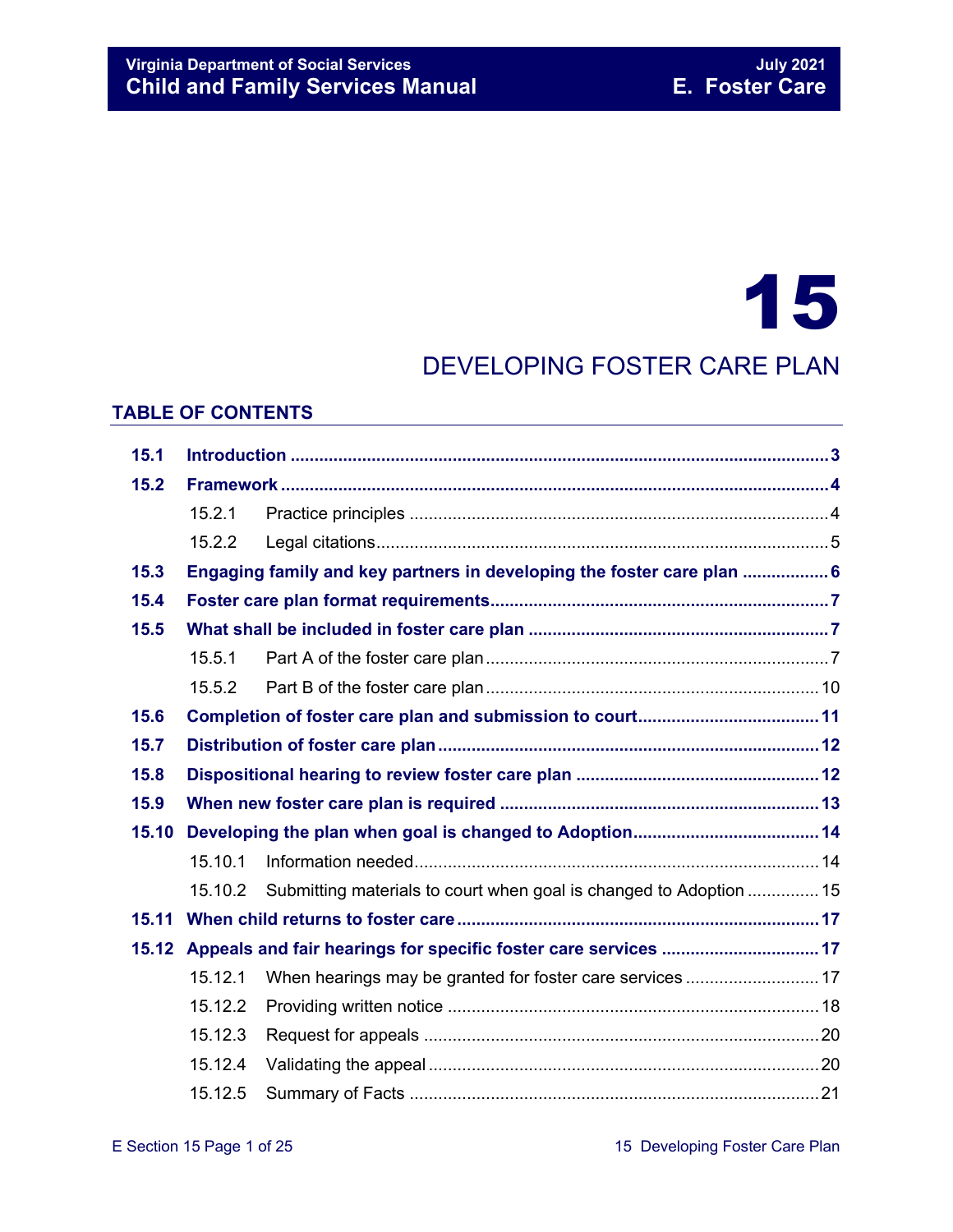### **Virginia Department of Social Services July 2021 Child and Family Services Manual E. Foster Care**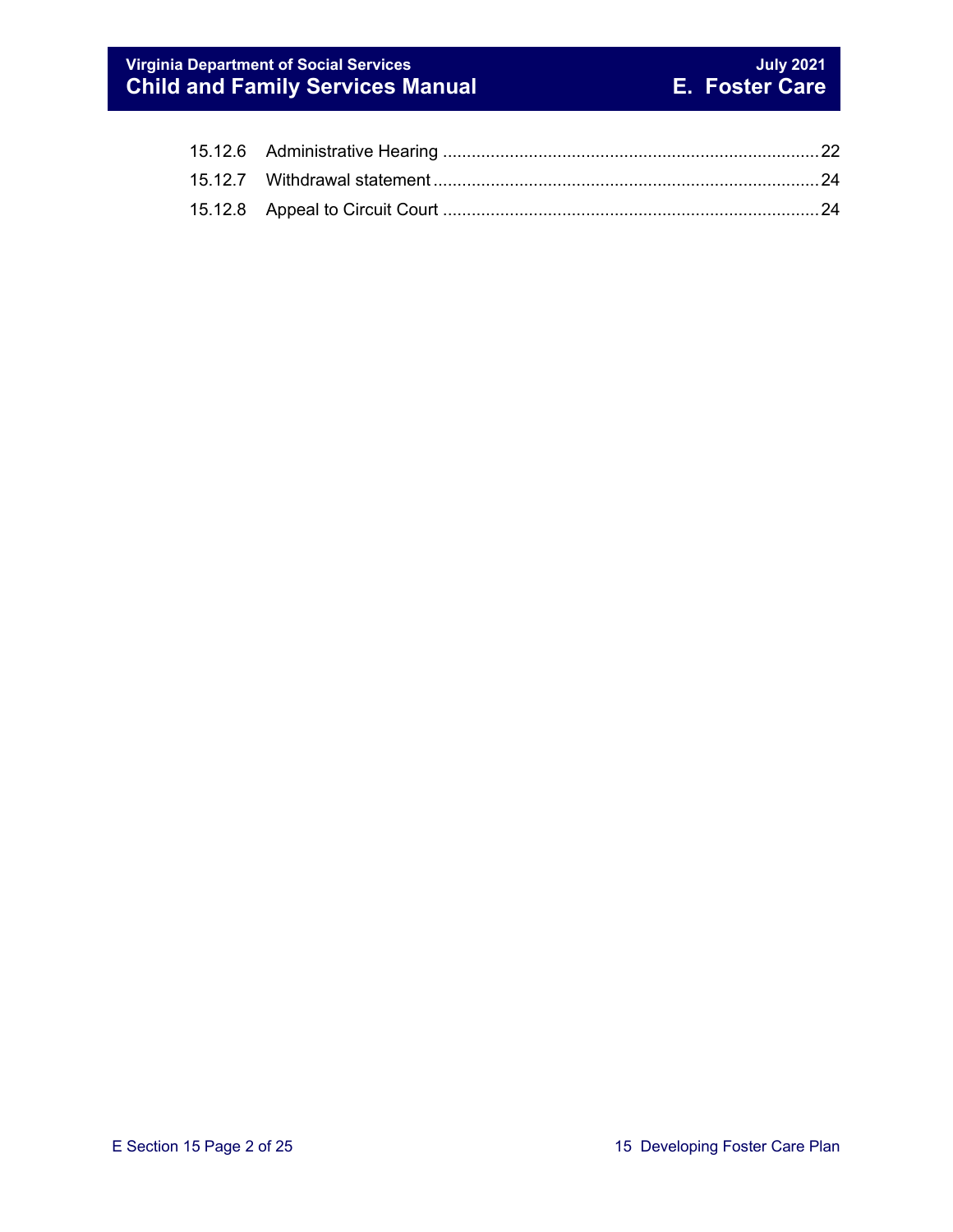## 15 DEVELOPING FOSTER CARE PLAN

### <span id="page-2-0"></span>**15.1Introduction**

The active involvement of parents, prior custodians, relatives, foster and adoptive families, and other significant individuals in developing and implementing service plans with the child or youth, is integral to creating realistic, family and youth-driven plans. When families are fully engaged in these processes, there is increased likelihood that the service and transition plan activities and objectives will be successfully completed.

There shall be a foster care plan for every child in foster care. Federal and state law require that the safety of the child shall be the paramount concern in service planning (§ [16.1-281\)](https://law.lis.virginia.gov/vacode/16.1-281/).

To help children achieve permanency, careful service planning is essential. Service workers provide assistance to families in very complex and often emotionally-laden situations, with unique desired outcomes. Intervening appropriately increases the likelihood of the service worker's interventions helping everyone to accomplish their goals and increasing the child's safety and well-being.

Service planning is fundamental to effectively serving children and families. Good service planning requires a comprehensive assessment as the basis for the plan. It also involves carefully thinking through the best course of action to achieve a goal and requires a series of steps that shall be executed in proper order. The following steps should involve the child, family, and other significant individuals as appropriate:

- Define the problem or need to be addressed.
- Gather and consider comprehensive information to be sure the nature and causes of the problem or need are fully understood, and to identify the strengths and resources available to the child and family to address the problem or need.
- Clarify what needs to be achieved and define concrete ends to be achieved (objectives).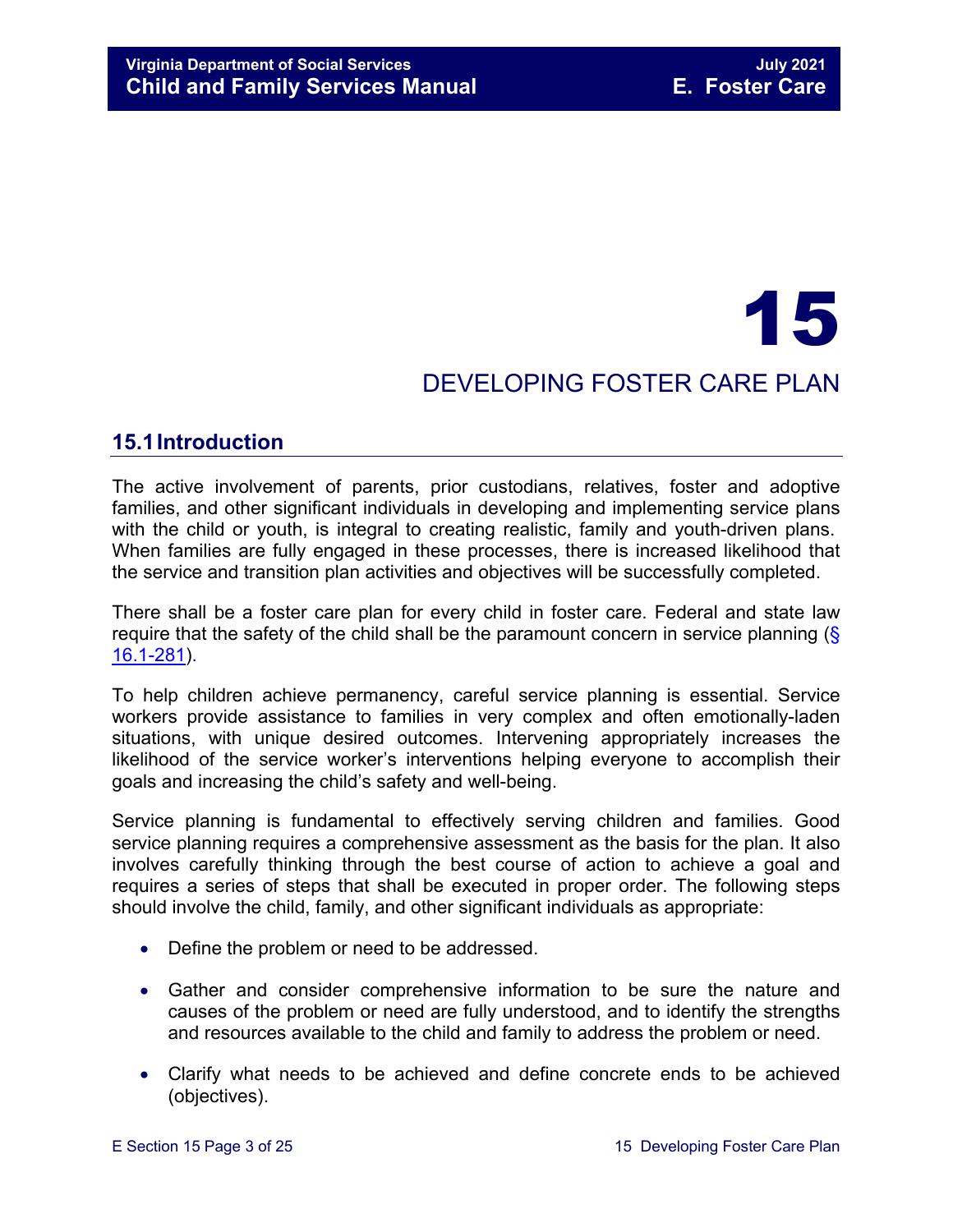- Discuss and consider possible courses of action that could achieve the desired ends and choose the most appropriate actions.
- Identify who will do what, how they will do it, and by when it will be accomplished.
- Regularly assess if the actions are successful and reassess whether the ends, actions, or persons responsible for the actions needs to be changed.

Finally, foster care plans fulfill court requirements, provide necessary documentation, and help ensure program and fiscal accountability. [1](#page-3-2) 

### <span id="page-3-0"></span>**15.2 Framework**

The local department of social services (LDSS) shall use federal and state legal requirements, and should use sound practice principles and desired outcomes to guide decision making in developing the service plan.

### <span id="page-3-1"></span>**15.2.1 Practice principles**

Three fundamental principles in Virginia's Children's Services System Practice Model provide the philosophical basis and guide practice for decision making on developing service plans:

### **First, we believe in family, child, and youth-driven practice.**

- Children and families will be treated with dignity and respect. The voices of children, youth, and parents are heard, valued, and considered in the decision making regarding safety, permanency, and well-being, as well as in service and educational planning and in placement decisions.
- Each individual's right to self-determination will be respected within the limits of established community standards and laws.
- Family members are the experts about their own families. It is our responsibility to understand children, youth, and families within the context of their own family rules, traditions, history, and culture.
- We engage families in a deliberate manner. Through collaboration with families, we develop and implement creative, individual solutions that build on their strengths to meet their needs. Engagement is the primary door through which we help youth and families make positive changes.

Ĩ.

<span id="page-3-2"></span><sup>1</sup> Adapted from: Rycus, J.S. and Hughes, R.C.; "Field Guide to Child Welfare: Case-planning and Family-centered Casework" Vol. II; Child Welfare League of America, 1998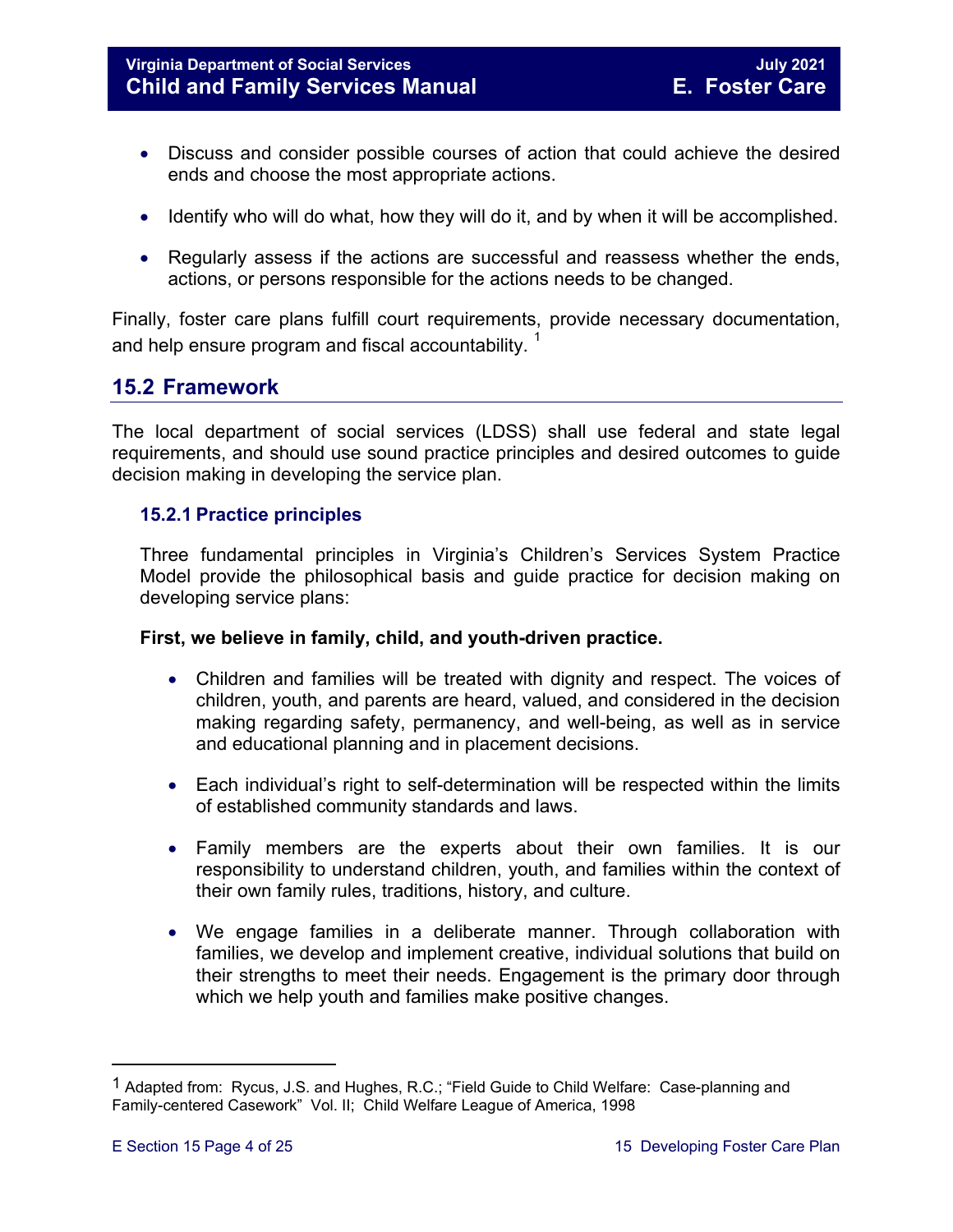**Second, we believe in partnering with others to support child and family success in a system that is family-focused, child-centered, and communitybased.** 

• We are committed to working across agencies, stakeholder groups, and communities to improve outcomes for the children, youth, and families we serve.

### **Third, we believe that how we do our work is as important as the work we do.**

• As we work with children, families, and their teams, we clearly share with them our purpose, role, concerns, decisions, and responsibility.

### <span id="page-4-0"></span>**15.2.2 Legal citations**

The legal framework and specific requirements for developing service plans are delineated in federal and state law. See the law for complete language by clicking on the citation.

• **Requiring foster care plan** 

o§ [16.1-281](https://law.lis.virginia.gov/vacode/16.1-281/) 

• **Involving parents in the foster care plan** 

o§ [16.1-281](https://law.lis.virginia.gov/vacode/16.1-281/)

• **Involving the child in the foster care plan** 

o§ [16.1-281](https://law.lis.virginia.gov/vacode/16.1-281/)

• **Developing a youth-directed transition plan** 

 $\circ$  [Social Security Act, Title IV, § 475 \(5\) \(H\) \[42 USC 675\]](http://www.ssa.gov/OP_Home/ssact/title04/0475.htm)

• **Providing for family and foster parent participation in the family assessment and planning team (FAPT)** 

 $\circ$ § [2.2-5208](https://law.lis.virginia.gov/vacode/2.2-5208/)

• **Components of the foster care plan** 

 $\circ$  [Social Security Act, Title IV, § 475 \(1\) \[42 USC 675\]\)](http://www.ssa.gov/OP_Home/ssact/title04/0475.htm).

o§ [16.1-281](https://law.lis.virginia.gov/vacode/16.1-281/)

• **Foster care plan sent by court**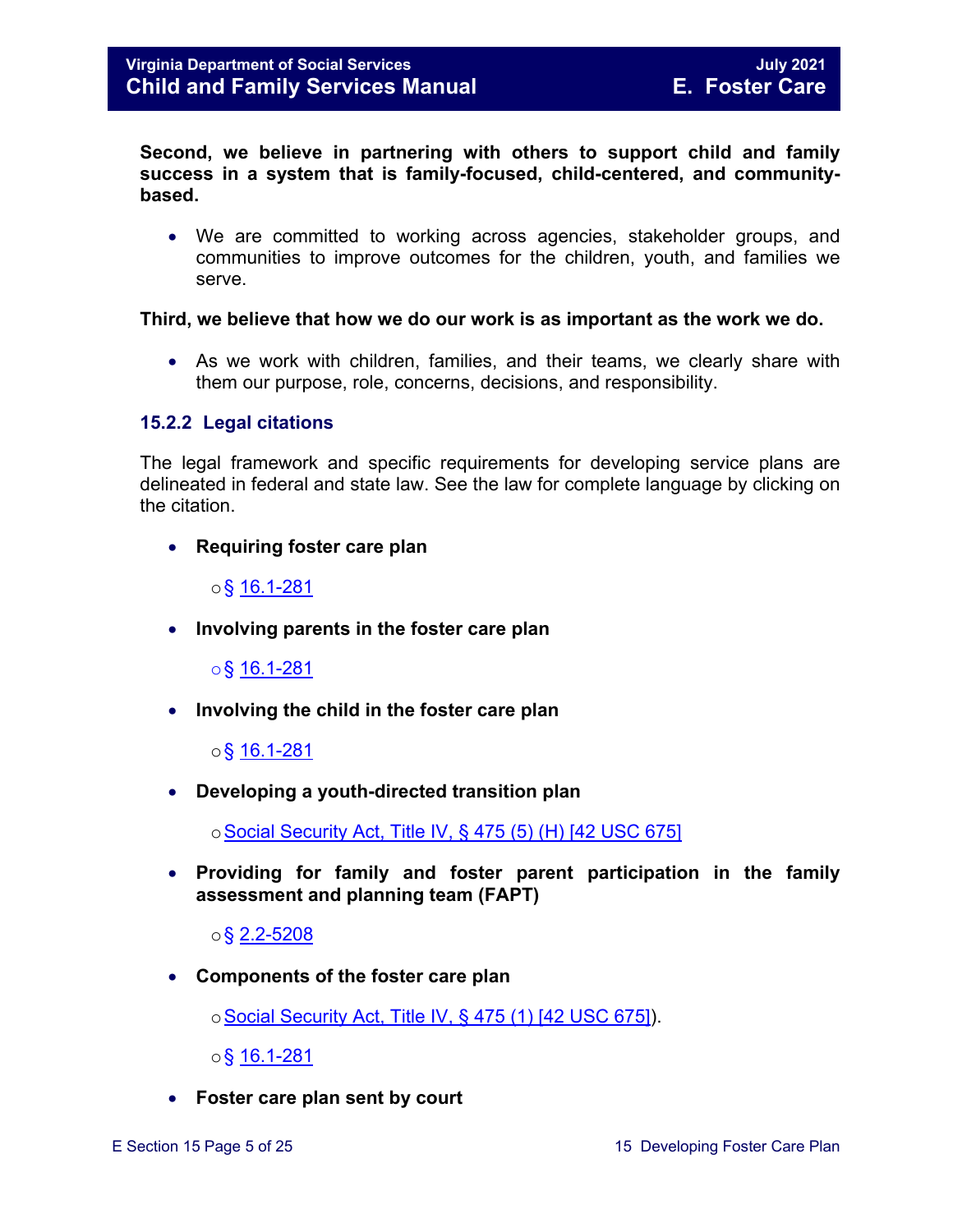### $\circ$ § [16.1-281](https://law.lis.virginia.gov/vacode/16.1-281/)

• **Hearing by court to review and approve plan** 

### o§ [16.1-281](https://law.lis.virginia.gov/vacode/16.1-281/)

### <span id="page-5-0"></span>**15.3Engaging family and key partners in developing the foster care plan**

The service worker responsible for case management shall involve the parents or prior custodians in developing the foster care plan by conducting a family partnership meeting (FPM). The service worker shall also involve a child who is *12* years of age or older in the development of the plan and, at the option of the child, up to two (2) members of the planning team who are chosen by the child and are not the service worker or foster parent. A child who is under *12* years of age may be involved in the development of the plan if such involvement is consistent with the best interest of the child.  $(*§* 16.1-281).$ 

The service worker shall also involve the foster and adoptive parents in service planning, as well as family members and other individuals identified by the child or family as significant to them and whose presence in the service planning meetings they desire. The service worker should attempt to involve other service providers and agencies that are involved with the child and family.

Actively engaging the child, family members, and other significant individuals leads to service plans and decisions that are more individualized and relevant to the family, thus increasing the likelihood of implementation and creating more opportunity for lasting change (see [Section 2.6\)](https://fusion.dss.virginia.gov/Portals/%5bdfs%5d/Files/DFS%20Manuals/Foster%20Care%20Manuals/Foster%20Care%20Manual%2007-2020/section_2_engaging_the_child_family_and_significant_adults.pdf#page=13). Family members and other individuals who have significant relationships with the child and family may be able to provide important resources and supports for inclusion in the service plan (see [Section 2.4\)](https://fusion.dss.virginia.gov/Portals/%5bdfs%5d/Files/DFS%20Manuals/Foster%20Care%20Manuals/Foster%20Care%20Manual%2007-2020/section_2_engaging_the_child_family_and_significant_adults.pdf#page=8).

Parents do not have to be included in the foster care plan when parental rights have been terminated or the LDSS has made diligent efforts to locate the parent(s) and such parent(s) cannot be located  $(\S 16.1-281)$  $(\S 16.1-281)$ .

The service worker may refer the child and family to the Family Assessment and Planning Team (FAPT) for assistance in identifying their strengths, needs, services, and resources. The service worker's decision to refer a case to the FAPT should be guided by local Community Policy and Management Team (CPMT) procedures for referral.

When developing the foster care plan, the LDSS shall inform, in writing, individuals who are recipients of a service in the foster care plan and individuals who are requesting a service in the plan of their right to appeal the denial of specific foster care services as defined in [Section 15.12.1,](#page-16-2) or the delay of a decision regarding such foster care services, that are delineated in the foster care plan and approved by the court. If the service is not in an approved service plan, then the denial is not an appealable denial of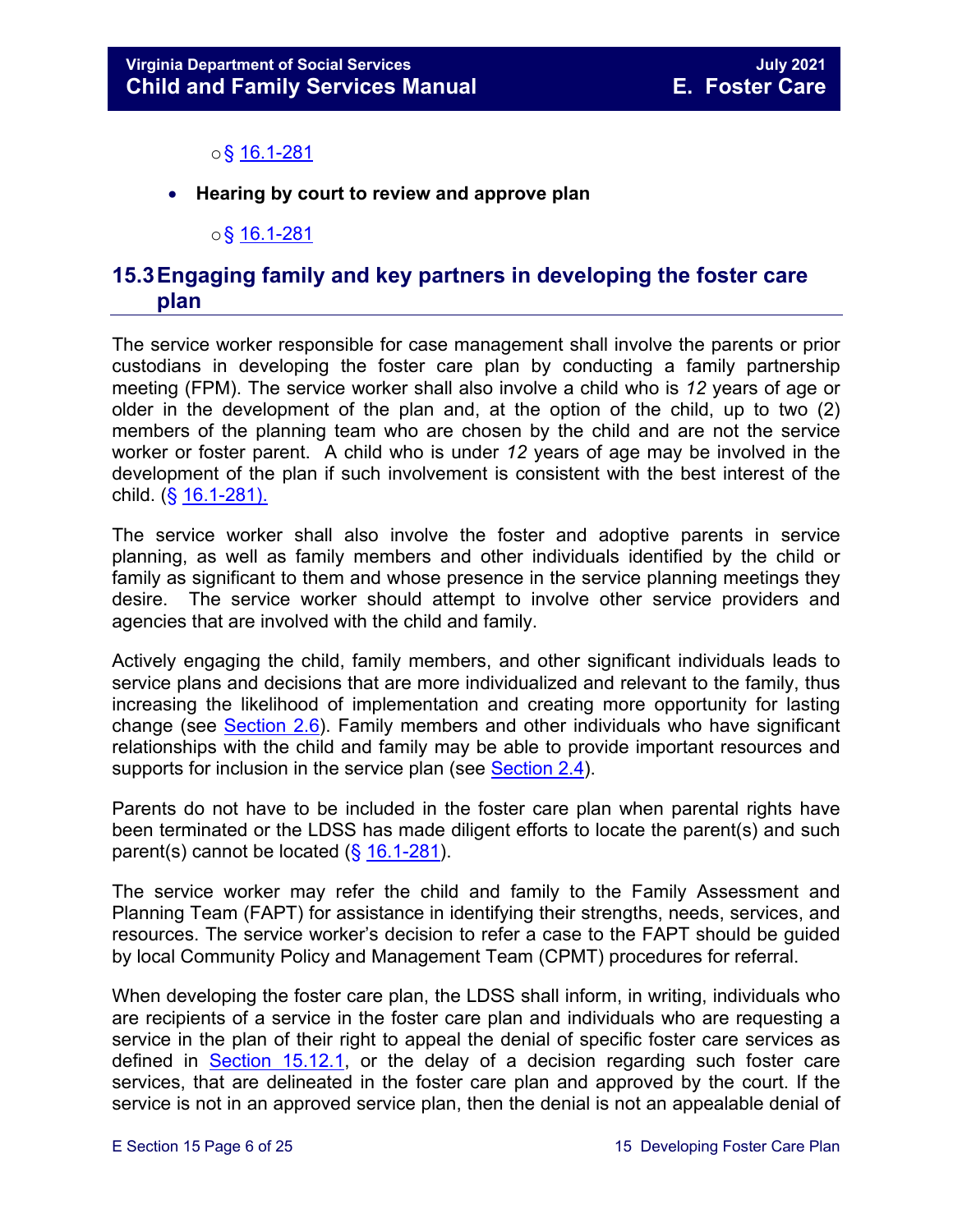### **Virginia Department of Social Services July 2021 Child and Family Services Manual**

a claim for foster care services. The LDSS shall inform the individual that the LDSS will mail the individual written notice at least ten (10) days before any action to discontinue, terminate, suspend, or change such foster care services. The individual may request a hearing within thirty (30) days of their receiving written notice of the denial. See [Section](#page-17-1)  [15.12.2](#page-17-1) on providing written notice.

### <span id="page-6-0"></span>**15.4Foster care plan format requirements**

The LDSS shall complete the Foster Care Plan in OASIS. The LDSS may use the Individual Family Service Plan (IFSP) developed by the FAPT if the plan meets the requirements of the Foster Care Plan listed in the following sections and is accepted by the court as a substitute  $(\frac{6}{5} 16.1 - 281)$ .

### <span id="page-6-1"></span>**15.5What shall be included in foster care plan**

The foster care plan should describe the complement of services and supports required to achieve the permanency goal for the child. The plan should address the unique needs of the child and family and should build upon their strengths, resources, and natural supports, as identified through the comprehensive child and family assessment process (see [Section 5\)](https://fusion.dss.virginia.gov/Portals/%5bdfs%5d/Files/DFS%20Manuals/Foster%20Care%20Manuals/Foster%20Care%20Manual%2007-2020/section_5_conducting_child_and_family_assessment.pdf). Services should be for a planned period of time to meet specific needs.

The foster care plan shall directly address any needs or conditions that led to the placement of the child as described in the Child Protective Services Safety Assessment and the Foster Care Initial Assessment as needing remediation. It shall also describe appropriate services and supports that will be offered to the child in foster care and his or her family to address these needs. These services and supports shall be documented in the child's foster care plan or Individual Family Service Plan (IFSP).

The Code of Virginia  $(\frac{6}{9}$  [16.1-281\)](https://law.lis.virginia.gov/vacode/16.1-281/) and federal law describe the requirements for the foster care plan.

### <span id="page-6-2"></span>**15.5.1 Part A of the foster care plan**

Part A shall include:

- The reason the child came into care and why placement is needed.
- The services offered to prevent removal of the child from the home of the birth parents/prior custodian.
- The child's situation at the time of placement in relation to the child's family. If the child has been placed in a foster family home or child-care institution a substantial distance from the home of the parent(s), or in a different State, the service plan shall explain the reasons why such a placement is appropriate and is in the best interests of the child;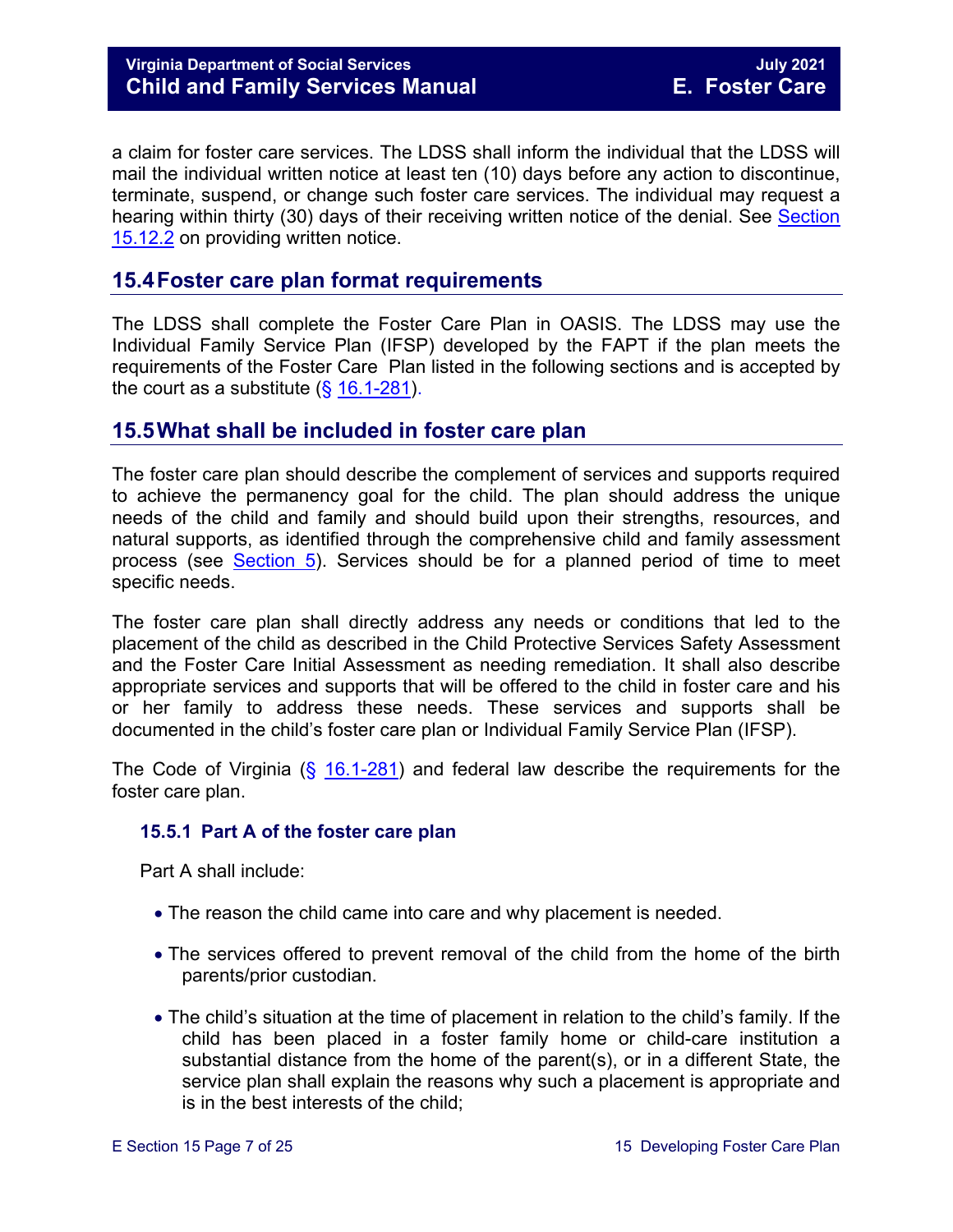- $\circ$  Assurances that if the child has been placed in foster care in a State outside the state in which the his parent(s) are located (usually this will be Virginia), an agency caseworker on the staff of the Virginia LDSS, or the State in which the child has been placed, or of a private agency under contract with Virginia, visits the child and submits a report on the visit to the State where the home of the child's parent(s) is located;
- The appropriateness of the foster care goal and all services provided to the child, family and foster parents as they relate to the reasons the child entered care and the services provided to enhance the child's safety and well-being while in care.
- The most current and accurate information available regarding the child's education status shall be documented in the education screens in OASIS and a printed Education Report shall be attached to the child's foster care plan. The child's education report includes:
	- o The child's state testing identifier (STI) Number
	- o The child's current school, address, and grade
	- o The child's current school performance and whether the child has an Individualized education plan or 504 plan.
	- o Information regarding the Best Interest Determination meeting.
- The most current and accurate information available regarding the child's health shall be documented in the health information screens in OASIS and a printed Health Report shall be attached to the child's foster care plan. The Health Report is based on all available health assessments, evaluations, and reports by qualified health care professionals who are knowledgeable of the child's health and/or health history. The Health Report includes:
	- o Child's current health status:
		- Whether the child's immunizations are up-to-date as of the child's last medical appointment. If the immunizations are not current, describe actions being taken so they are current.
		- Child's current health status and conditions.
	- o The names, addresses, and phone numbers of the child's current health care providers, including all medical, specialty, pharmacy, dental, mental health, substance *use disorder*, clinic, urgent care, emergency room, and hospital providers, as appropriate.
	- o The child's medications, including psychotropic medications.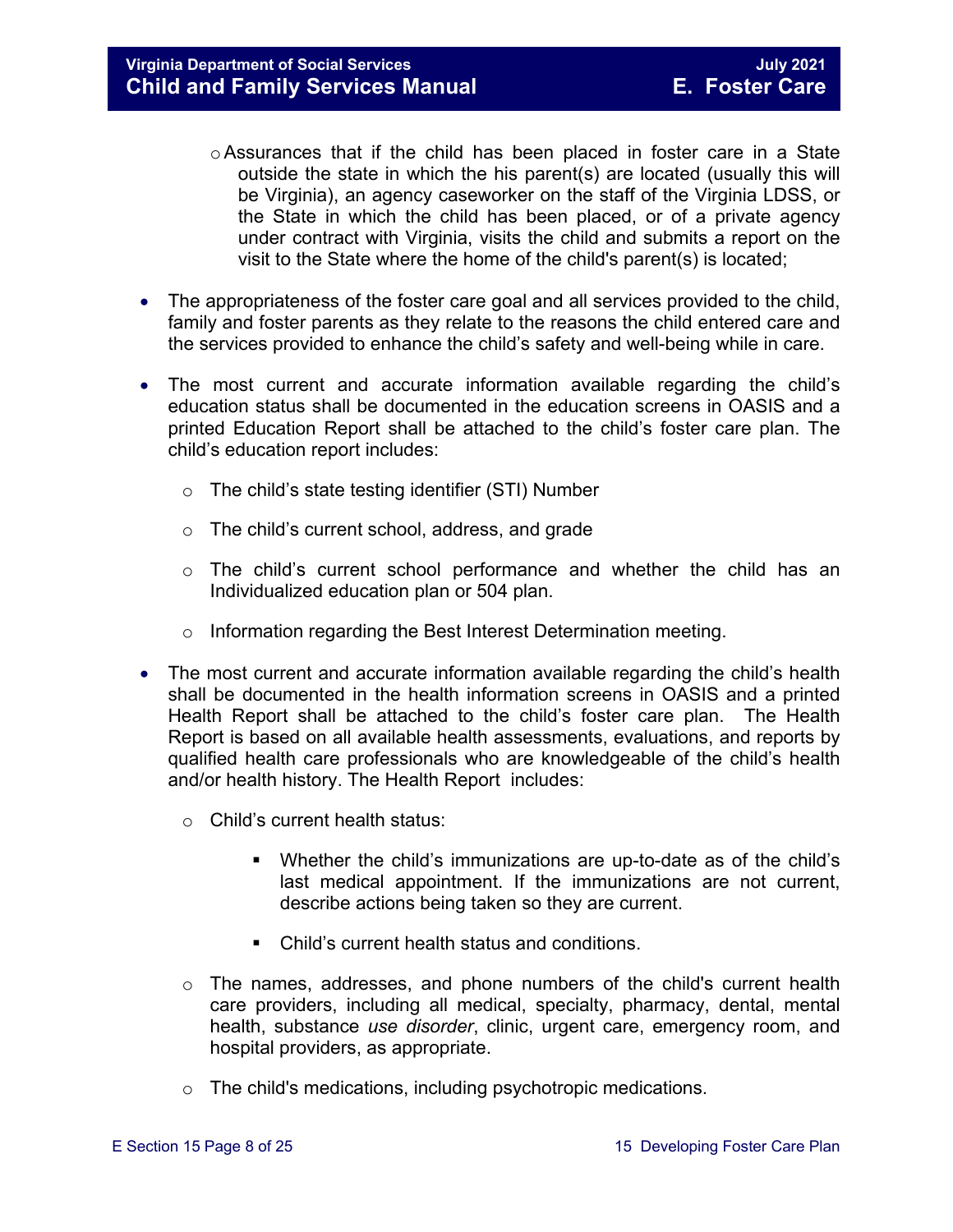- o List of other health information in the child's case record, including a record of the child's immunizations.
- o Any other relevant health information concerning the child.
- The nature of the placement or placements that will be provided the child. This shall include a description of the type of home or facility in which the child is to be placed.
- A discussion of the appropriateness of the placement and how the placement will provide a safe environment for the child. This should also include decisions made during the FPM, efforts made to place the child with extended family members, efforts made to place the child in the least restrictive (most family like) setting available that is in the best interest of the child and can meet any special needs of the child, and the efforts made to place the child in close proximity to the parent's home.
- A discussion regarding normalcy and how it is being implemented specific to the child [\(see section 6.8\)](https://fusion.dss.virginia.gov/Portals/%5bdfs%5d/Files/DFS%20Manuals/Foster%20Care%20Manuals/Foster%20Care%20Manual%2007-2020/section_6_placement_to_achieve_permanency.pdf#page=26).
- A discussion of how any court orders in respect to this child were carried out.
- The needs that should be met to achieve the goal for the child. Needs should be identified for the child, the birth parents/prior custodians, and foster parents.
- A plan for visitation between the child and parent/prior custodians. If siblings are separated, a plan for visitation and communication with siblings shall also be included. The visitation or communication plan should take into account the wishes of the child. The foster care plan should include specific objectives for parents including frequency and location of visits and expected observations that would demonstrate adequate parenting and state any restrictions or limitations to the visits or communications. The communications may include, but are not limited to, face-to-face visits, telephone calls, and email correspondence.
- The permanency goal selected for the child and family including the rationale as to why this goal is selected.
- A concurrent permanency plan selected for the child and the needs and services related to achieving the concurrent goal.
- The program, care, services, and support which will be offered and a discussion of how these services will meet the specific needs of the child, parents/prior custodian, and foster parents. For teens 14 or over, the specific independent living services to meet the needs of the youth to assist the youth,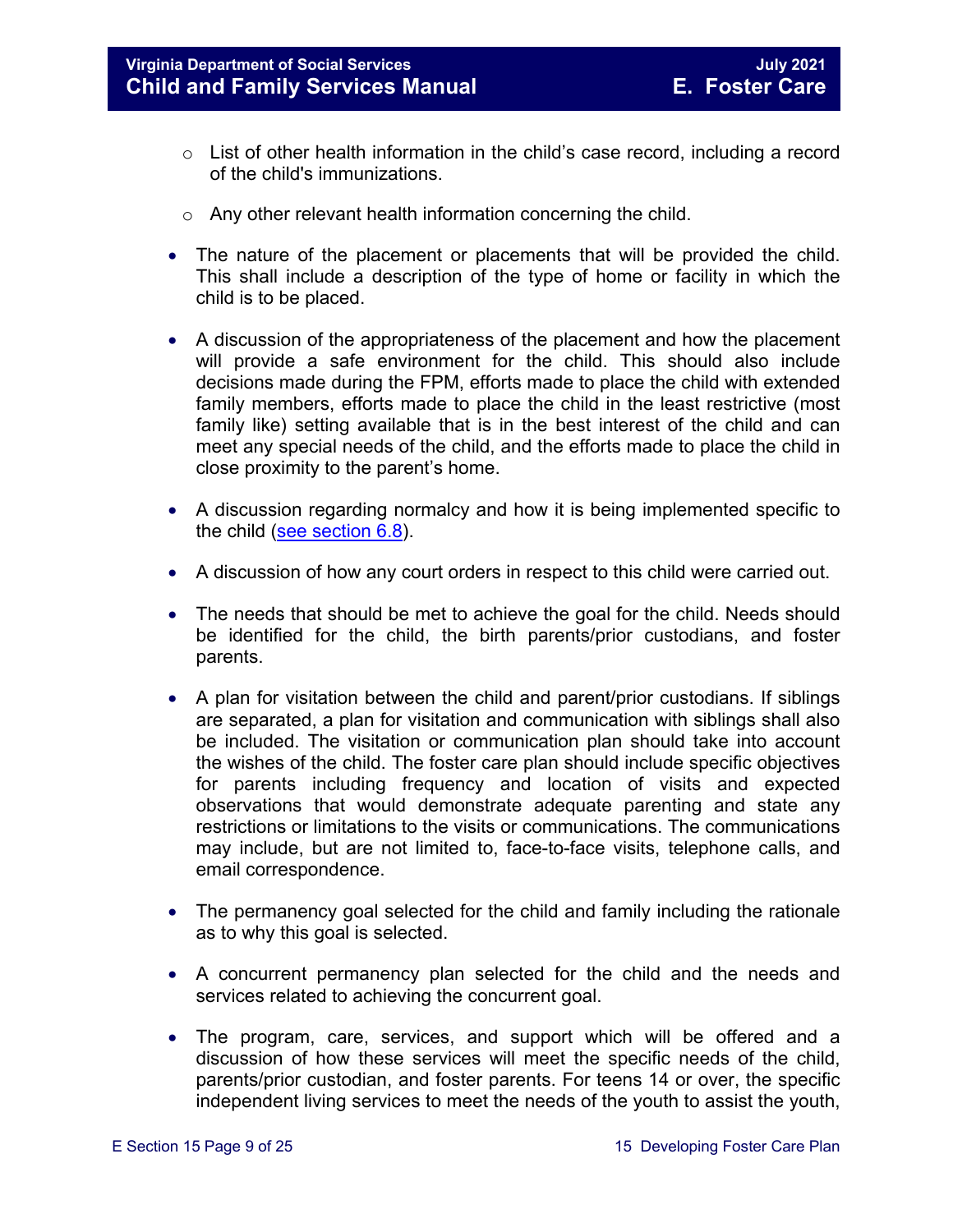family, and foster family or care provider in the youth's transition to independence. A copy of the youth's transition plan shall also be printed and attached to the foster care plan.

- Prior to and within the 90 days prior to the older youth turning age 18 or discontinuing foster care services, the LDSS, and other individuals as appropriate, will offer assistance to the youth to update his foster care plan, or independent living services and transition plan that is attached to the foster care plan, focusing specifically on the independent living services, skills, and resources the youth will need to transition from foster care and become selfsufficient and independent. The LDSS shall allow and assist the youth in directing the development of the updated plan and shall include all the information deemed necessary by the youth and consistent with the youth's need for safety and well-being.
- Target dates for completion of the services provided to the child, the parents/prior custodians, and foster parents.
- Responsibilities, including conduct and support, which will be sought from the parents or prior custodians, including target dates for completion.
- Responsibilities assigned to the child, foster parents, adoptive parents, or other provider with target dates for completion.
- The projected date for goal achievement.
- Description of how the child, parents or prior custodians, foster parents or other providers, and any additional individuals who are part of the child's or family's social support network were involved in the planning process. If the child and parents/prior custodians were not involved, the reasons shall be explained.
- Information on an individual's right to appeal LDSS decisions on specific services and placement in the foster care service plan approved by the court as defined in [Section 15.12.1.](#page-16-2)

### <span id="page-9-0"></span>**15.5.2 Part B of the foster care plan**

A separate section of the foster care plan or the IFSP shall be completed when the child cannot be returned to the parents or prior custodians within a practicable time  $(S$  [16.1-281\)](https://law.lis.virginia.gov/vacode/16.1-281/). Additional information on permanency efforts may also be documented in this section of the foster care plan.

Complete Part B of the foster care plan form, based on the goal for the child. Describe fully the reasons the child cannot return home within a practicable time, consistent with the child's best interests.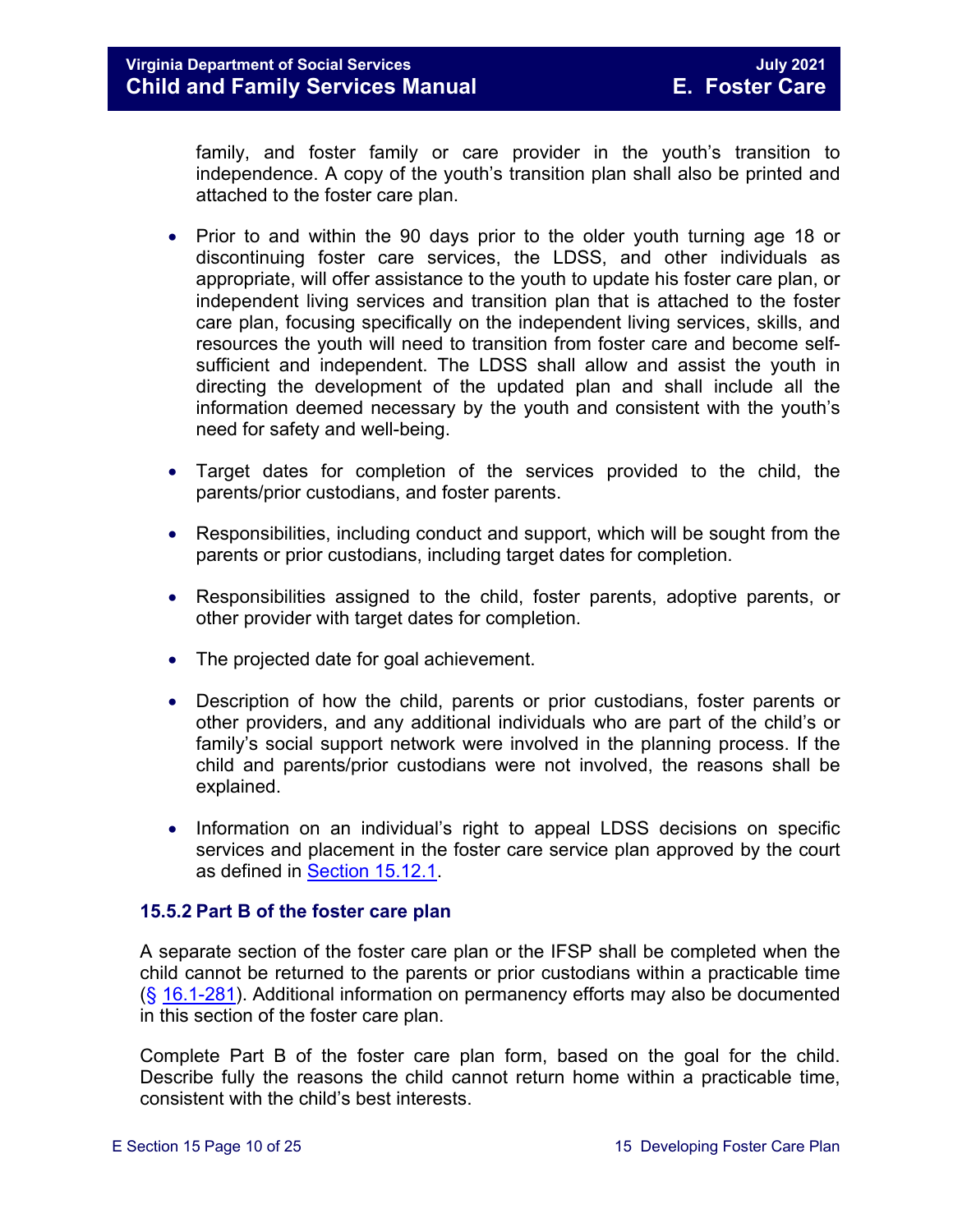- Describe the opportunities and plans for achieving the following goals and the reasons these goals are or are not feasible:
	- oAchieving Adoption within the shortest practicable time.
	- $\circ$  Achieving Placement with Relatives if a subsequent transfer of custody is planned.

If the goals of Return Home, Adoption, or Placement with Relatives with a subsequent custody transfer are not feasible, and the child is 16 years of age or older, the reasons have been described for one of the following:

- Explain why Permanent Foster Care is the plan for the child, describing the significant relationship with the foster parent(s) and how the child's needs will be met on a long-term basis;
- Explain why Another Planned Permanent Living Arrangement is the plan for the child, describing the child's severe, chronic, and disabling condition that is emotional, physical, or neurological in nature and that requires long-term residential treatment of six (6) months or longer. Explain why all other goals have been ruled out.

### <span id="page-10-0"></span>**15.6 Completion of foster care plan and submission to court**

A full foster care plan on all children shall be completed in OASIS and, if the IFSP is used, it shall be filed in the case record. The foster care plan shall be completed:

- Within 45 days of custody/placement (whichever comes first) of a child through court commitment, non-custodial foster care agreement, or a permanent entrustment agreement; or
- **Within 30 days** of signing a temporary entrustment for a placement of 90 days or more; the plan is the basis for requesting court approval of the entrustment.

The completed foster care plan shall be submitted to court within 45 days of custody or placement, unless the child:

- Is living in his own home.
- Is in an adoptive placement.
- Has had a plan previously filed with the court as a result of the agency's seeking court approval of a temporary entrustment or non-custodial foster care placement.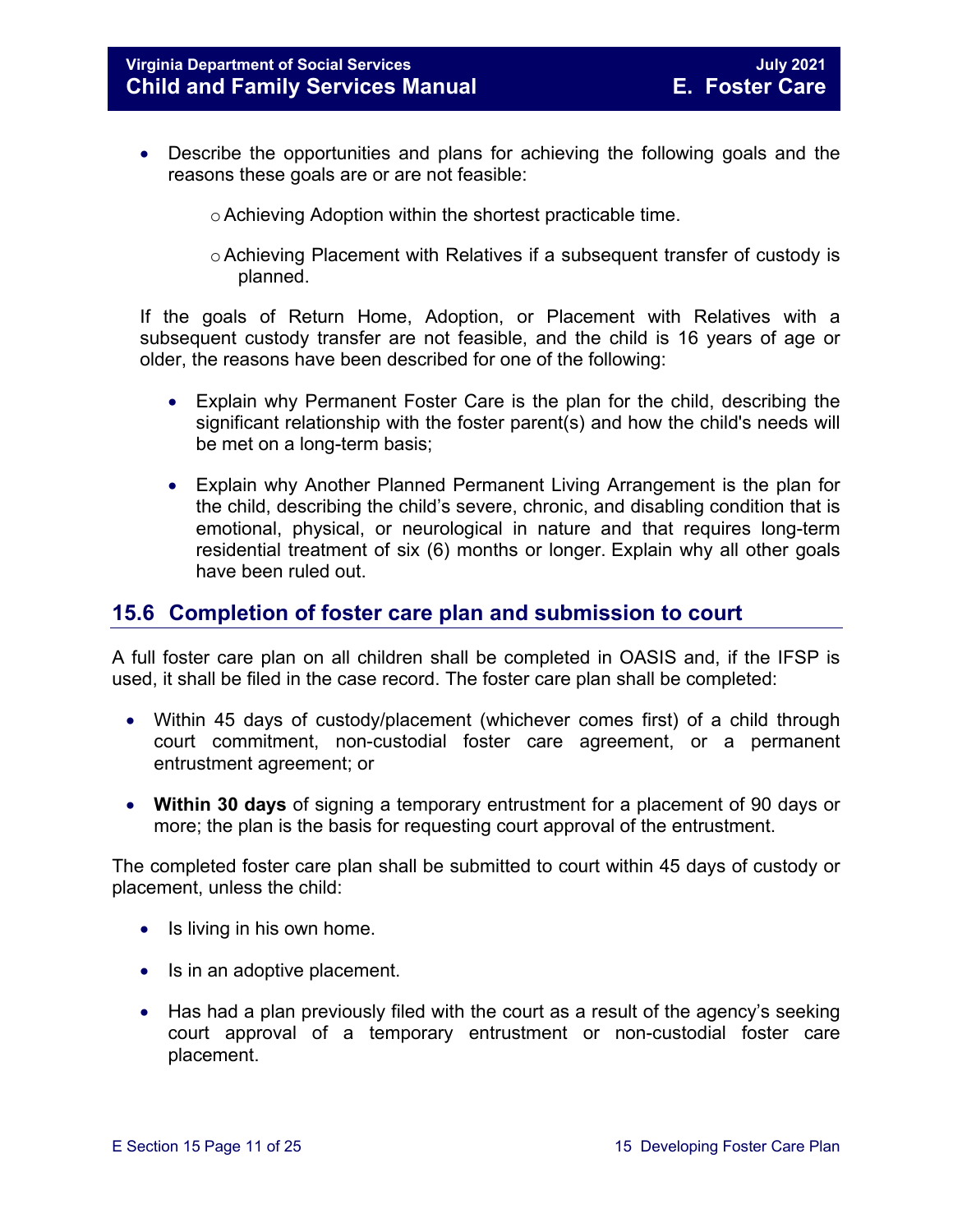### **Virginia Department of Social Services** Manual Community Community Community Community Community Community Community **Child and Family Services Manual E. Foster Care**

The judge may extend the time for submitting the foster care plan to the court an additional 60 days. The LDSS shall still have a completed foster care plan in the record within the 45 days of placement to comply with federal regulations.

For a temporary entrustment of 90 days or more, the plan shall be submitted to the court **within 30 days** of signing the agreement.

### <span id="page-11-0"></span>**15.7 Distribution of foster care plan**

The worker submits the foster care plan transmittal with the names and addresses of the following individuals along with a copy of the entire foster care plan to the court. The court is responsible for forwarding the plan to:

- The attorney (GAL) for the child.
- The child's parent(s) or any other person standing in loco parentis, unless they have been permanently relieved of the care and custody of the child.
- Other persons the court deems appropriate, such as the court appointed special advocate.

A copy of the foster care plan, including the section describing why a child cannot be returned home (Part B of the foster care plan as described in [Section 15.5.2\)](#page-9-0) is sent by the court to the foster and/or adoptive parent. The LDSS shall send a copy of the foster care plan to the new placement provider, when a placement changes.

### <span id="page-11-1"></span>**15.8 Dispositional hearing to review foster care plan**

The court will review and approve the plan at the dispositional hearing occurring within 60 days of when the child entered foster care. If a child is entrusted, the court will approve the plan at the hearing when the entrustment agreement is approved. This hearing is considered to be the first opportunity for the foster care plan to be heard in court and, therefore, it is the first time that the status of the case is reviewed in court.

The court and the LDSS shall make reasonable efforts to ensure that parents and foster and adoptive parents receive notice of the dispositional hearing. In addition, the transmittal submitted to the court with the foster care plan shall include the names and addresses of foster and pre-adoptive parents and relative caregivers who are to receive notification by the court of the date of the hearing and of their right to be heard. The status of each foster care case shall be reviewed no less than once every six (6) months by a court or an administrative review (Social Security Act, Title IV, § 475 (5) (b) [\[42 USC 675\]\)](http://www.socialsecurity.gov/OP_Home/ssact/title04/0475.htm). These periodic reviews shall occur on a time frame that begins on the date the child is determined to have entered foster care (see [Section 3.3\)](https://fusion.dss.virginia.gov/Portals/%5bdfs%5d/Files/DFS%20Manuals/Foster%20Care%20Manuals/Foster%20Care%20Manual%2007-2020/section_3_entering_foster_care.pdf#page=3).

This same section of federal law also requires that "notice and an opportunity to be heard shall be given to foster parents, pre-adoptive parents, and relative caregivers."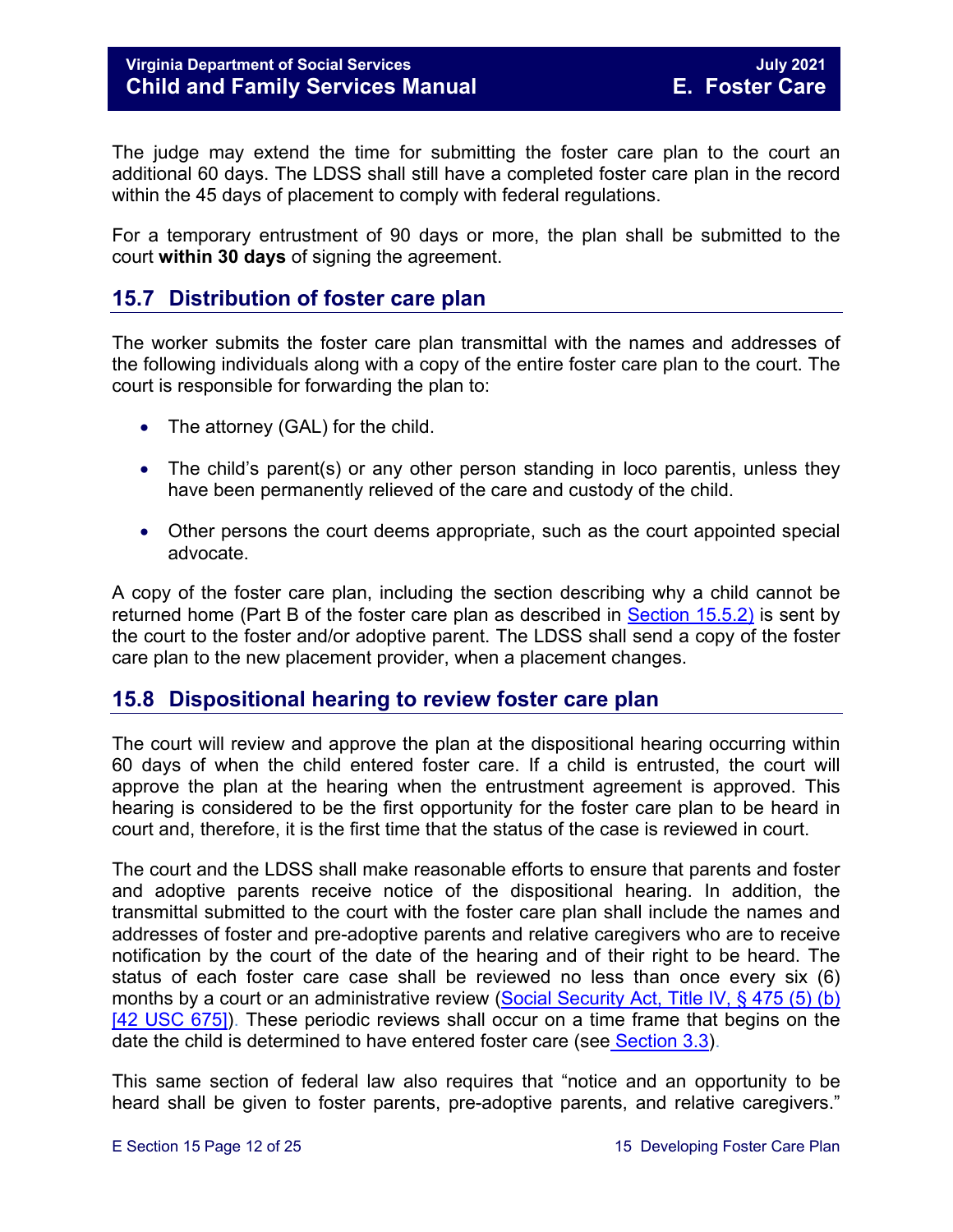The service worker should provide and discuss with these individuals a copy of the brochure [Adoption and Safe Families Act: Applying the Notice and Right to Be Heard](http://www.courts.state.va.us/courtadmin/aoc/cip/resources/asfa_brochure_web.pdf)  [Provision in Virginia's Juvenile and Domestic Relations District Courts.](http://www.courts.state.va.us/courtadmin/aoc/cip/resources/asfa_brochure_web.pdf) This brochure explains the requirements of timely notice and opportunity to be heard in six month review hearings and permanency hearings held with respect to the child in their care. It explains they do not have the right to standing as a party to the case.

The LDSS shall complete the Foster Care Transmittal Form (DC-552) and shall include the name and contact information of the foster and adoptive parent on the form where indicated. The foster and adoptive family may be present in court for the review of the foster care plan. However, they will be excluded from the courtroom for that part of the hearing regarding the allegations of abuse and neglect.

At this hearing, the foster care review hearing date is set to occur within four (4) months and appropriate individuals including foster, adoptive, and foster and adoptive parents are provided notice to attend the hearing.

Because of the requirement to hold a permanency planning hearing 12 months after placement, parents should be informed no later than the dispositional hearing of:

- What the LDSS expects of them.
- The importance of assisting in developing and cooperating with the foster care plan requirements.
- The existence of a concurrent permanency plan goal and rationale for such a goal should the child not be able to return home.
- The length of time they have to make changes necessary for the return of their child(ren).

### <span id="page-12-0"></span>**15.9 When new foster care plan is required**

After the initial foster care plan is developed, a new plan is required:

- As a result of a change in goal (this plan shall be submitted to the court).
- For any permanency planning hearing.
- When a child returns from a commitment to the Department of Juvenile Justice.
- When a youth ages out of foster care and enters into the Fostering Futures Program.

A FPM should be convened prior to the development of the new foster care plan in each of these situations.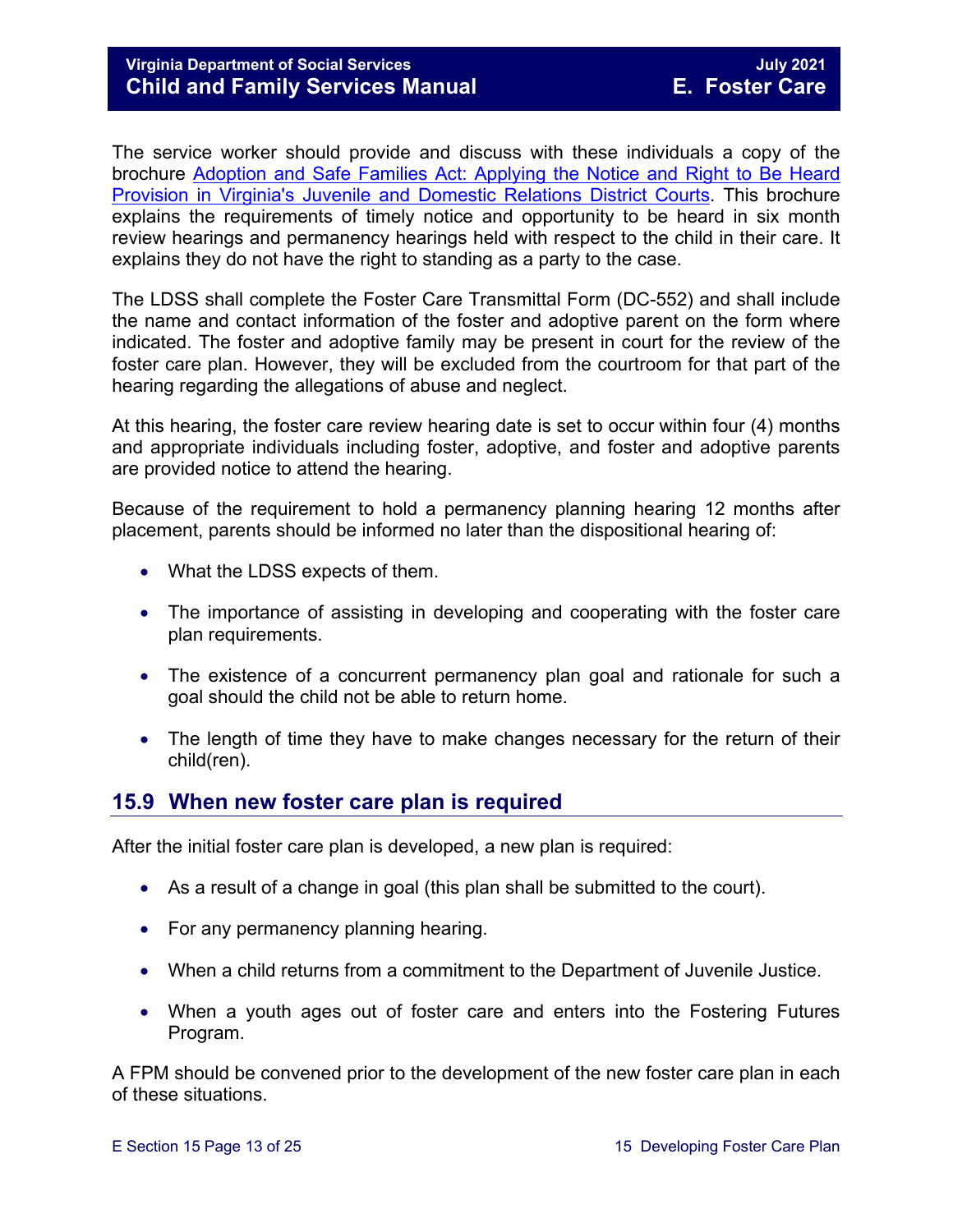### <span id="page-13-0"></span>**15.10 Developing the plan when goal is changed to Adoption**

At the permanency planning hearing, or at any other hearing that results in the decision to change the child's goal to adoption, the LDSS shall file a petition with the court 30 days prior to the hearing to terminate parental rights, along with the foster care plan.

### <span id="page-13-1"></span>**15.10.1 Information needed**

When the goal of Adoption is selected, consultation between the foster care and adoption staff shall occur. Additional information may need to be gathered. This information is critical, as it will serve as a basis for identifying adoption services, will be used in the selection of an appropriate adoptive home, and will be the only information available to the child after adoption about the child's birth family and background. If any of this information is missing from the foster care record, one of the services that shall be identified on the new plan will be to obtain the missing information. The additional information that may need to be gathered includes:

- Detailed information about birth, medical, and developmental history of the child and family, including genetic information.
- Current information on health, developmental, and educational functioning of the child, and recommendations for any necessary follow-up treatment or further check-ups with specialists. If medicals have not been done in the last 12 months, the adoptive placement plan shall reflect that these will be obtained once termination of parental rights has been achieved.
- Information from foster parents about the child's attitudes, habits, and daily routines, their methods of discipline, and pertinent observations as to the child's reactions and relationships in their home, likes and dislikes, nicknames, and favorite toys.
- Information regarding whether the siblings are presently together in foster care, and the relationships of the siblings to each other.
- Information about the child's relationship with the birth family, including extended relatives and an assessment of the impact of termination of parental rights on the child and family.
- Information about the child's relationship with his or her birth family and the child's desire to maintain contact with his parent(s) should be used to consider the possibility of developing a PACCA for the child and, if applicable, should be used in discussing the possibility of a PACCA with the prospective adoptive parents.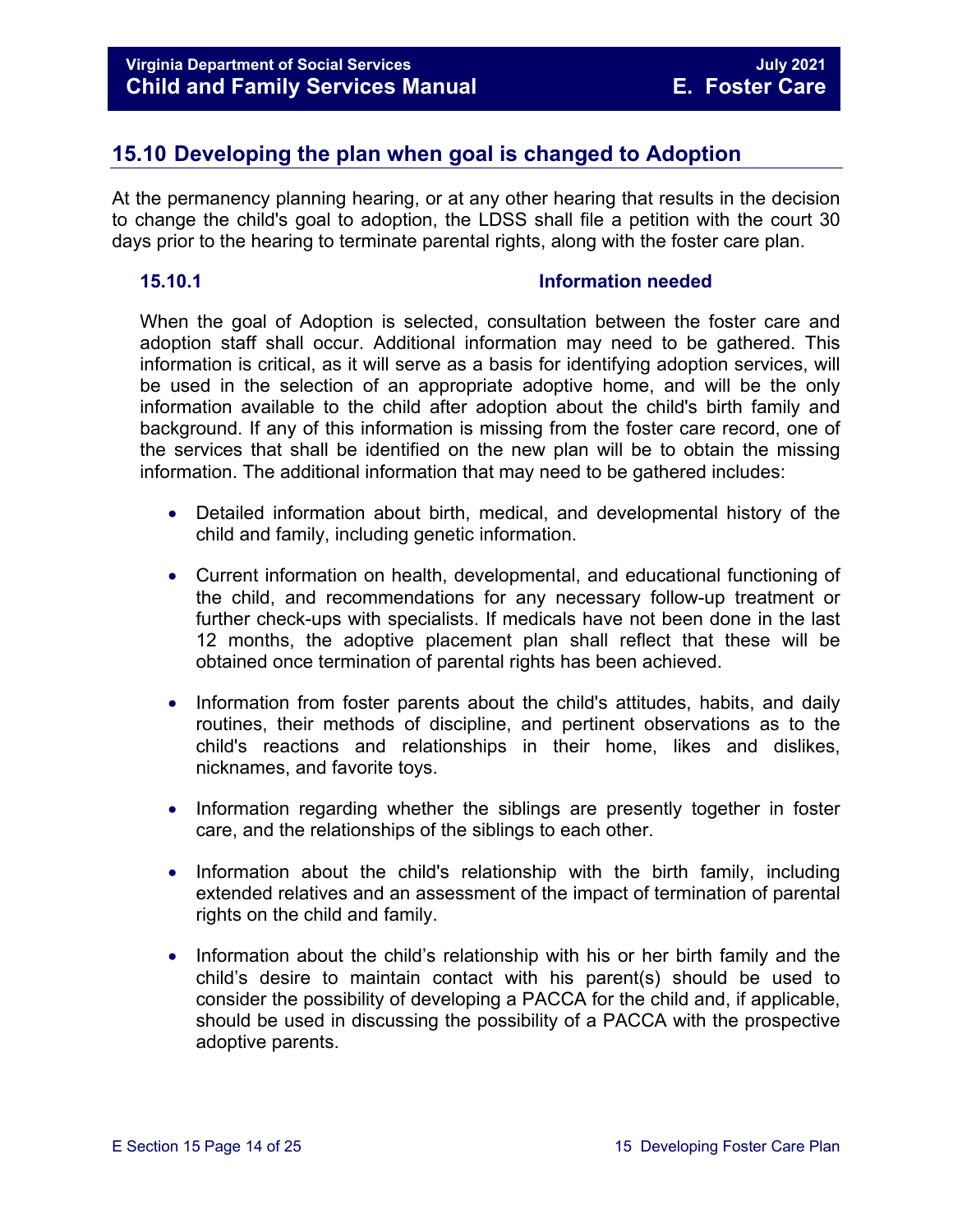• Information about the child's relationship with the foster parents to assess the level of bonding to determine whether the foster parents should be considered as an adoptive resource for the child.

### <span id="page-14-0"></span>**15.10.2 Submitting materials to court**

### **when goal is changed to Adoption**

When submitting a new foster care plan, the LDSS shall submit the following documents to the court **30 days prior** to the scheduled foster care review hearing: requesting a change to the goal of Adoption

- A petition for a foster care review hearing.
- A Foster Care Plan Review Form which shall include any updates to the initial Foster Care Plan.
- A Foster Care Plan Transmittal listing individuals who should receive a copy of the petition and/or be notified of the hearing. These individuals include the child, if age 12 or over, the parents, guardian, or prior custodian, the Guardian Ad Litem, the foster parents, the LDSS, and any other interested parties identified by the LDSS or those the court directs.

The court will review progress toward meeting the foster care goal, approve changes to the plan, enter any appropriate orders, and determine whether reasonable efforts have been made to return the child home, if that is the goal, or to finalize another permanent placement.

The foster care plan shall include:

- A statement and documentation that the goal of Adoption is in the best interest of the child; this is put in Part B or a separate section of the foster care plan.
- The reasons for selecting the goal of Adoption; this is put in Part B or a separate section of the foster care plan (Part A).
- Ongoing services that will be provided to the child, birth parents, and the foster parents.
- The responsibilities of the parents or prior custodian included in the prior assessment and service plan and whether they have or have not met them; this is put in Part B or a separate section of the foster care plan. These responsibilities shall correspond with the responsibilities identified in the initial or any updated foster care plan.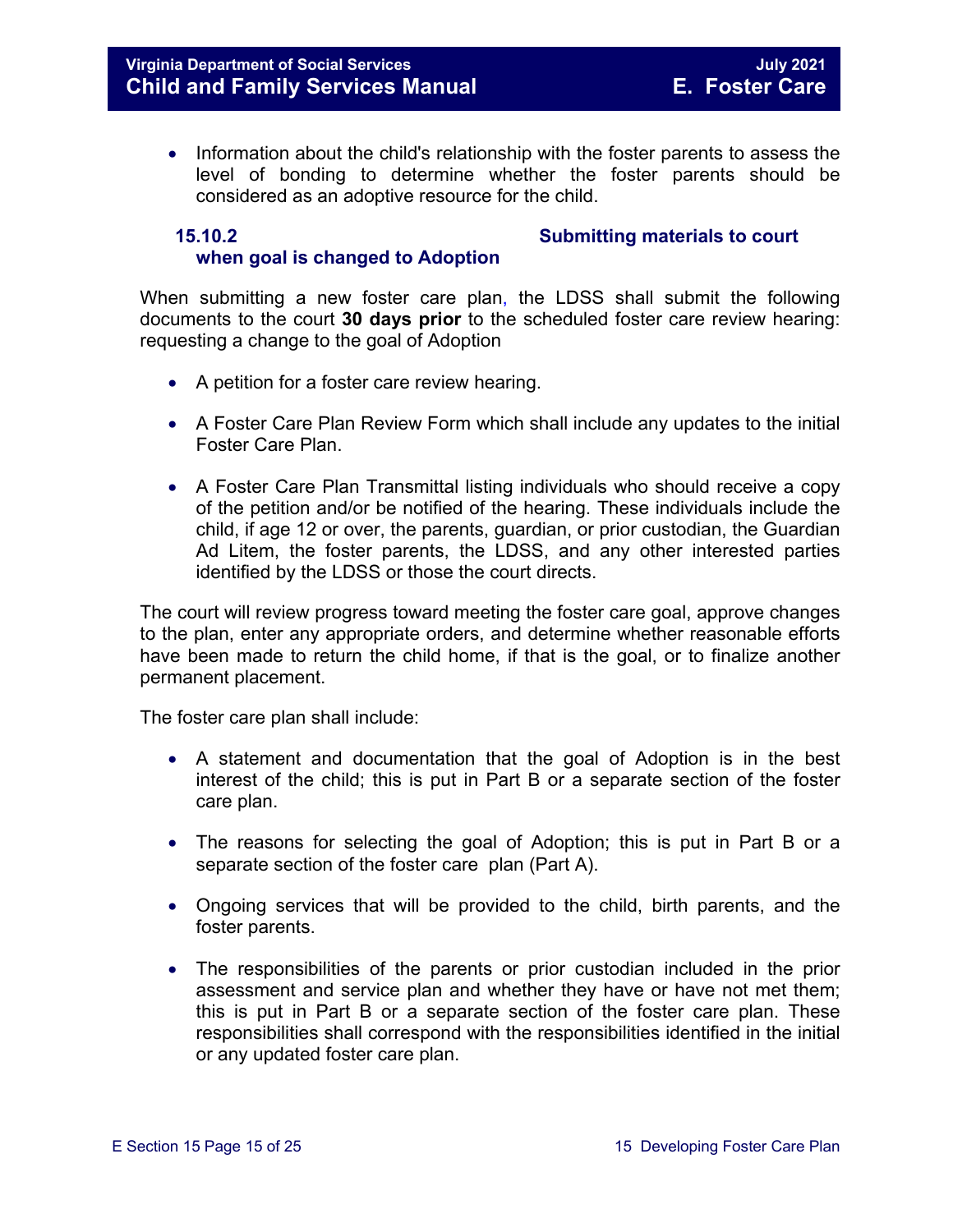- The specific action planned to identify and select an adoptive family and the specific services to be provided to prepare the child for an adoptive family. This includes services to:
	- oBuild trust with the worker who will make the placement.
	- oGather all medical, psychological, social, and family background information for the child's permanent adoption record.
	- $\circ$  Help the child deal with the past and be committed to an adoptive placement.
	- o Discuss with the child, adoptive parents, and biological parents regarding their desires for post-adoption contact and the availability of a PACCA.
	- o Pre-placement services and activities with adoptive parents.
	- $\circ$  Services to meet the child's needs while in foster care waiting for adoptive placement.
	- $\circ$  Registration with AREVA or other adoption exchanges as well as other recruitment efforts (see [Section 9.8](https://fusion.dss.virginia.gov/Portals/%5Bdfs%5D/Files/DFS%20Manuals/Foster%20Care%20Manuals/Foster%20Care%20Manual%2007-2020/section_9_achieving_permanency_goal_adoption.pdf#page=24) for information about AREVA).
	- oAssessment of the child's special needs for purposes of adoption assistance.
	- $\circ$  Services for the birth parents including, but not limited to:
		- Services to help them separate from the child and support an adoptive placement.
		- Services to help parents deal with their loss, guilt, and other feelings related to the child.

 $\circ$  Services for the foster parent including, but not limited to:

- **Services to gather pertinent information on the child's development** and behavior.
- Assessment of the foster parents as a primary adoptive resource for the child or services to help the child move to an adoptive placement.
- Services that will assist the foster parents in meeting the needs of the child including their willingness and desire to consider a PACCA if they are to be the adoptive parents.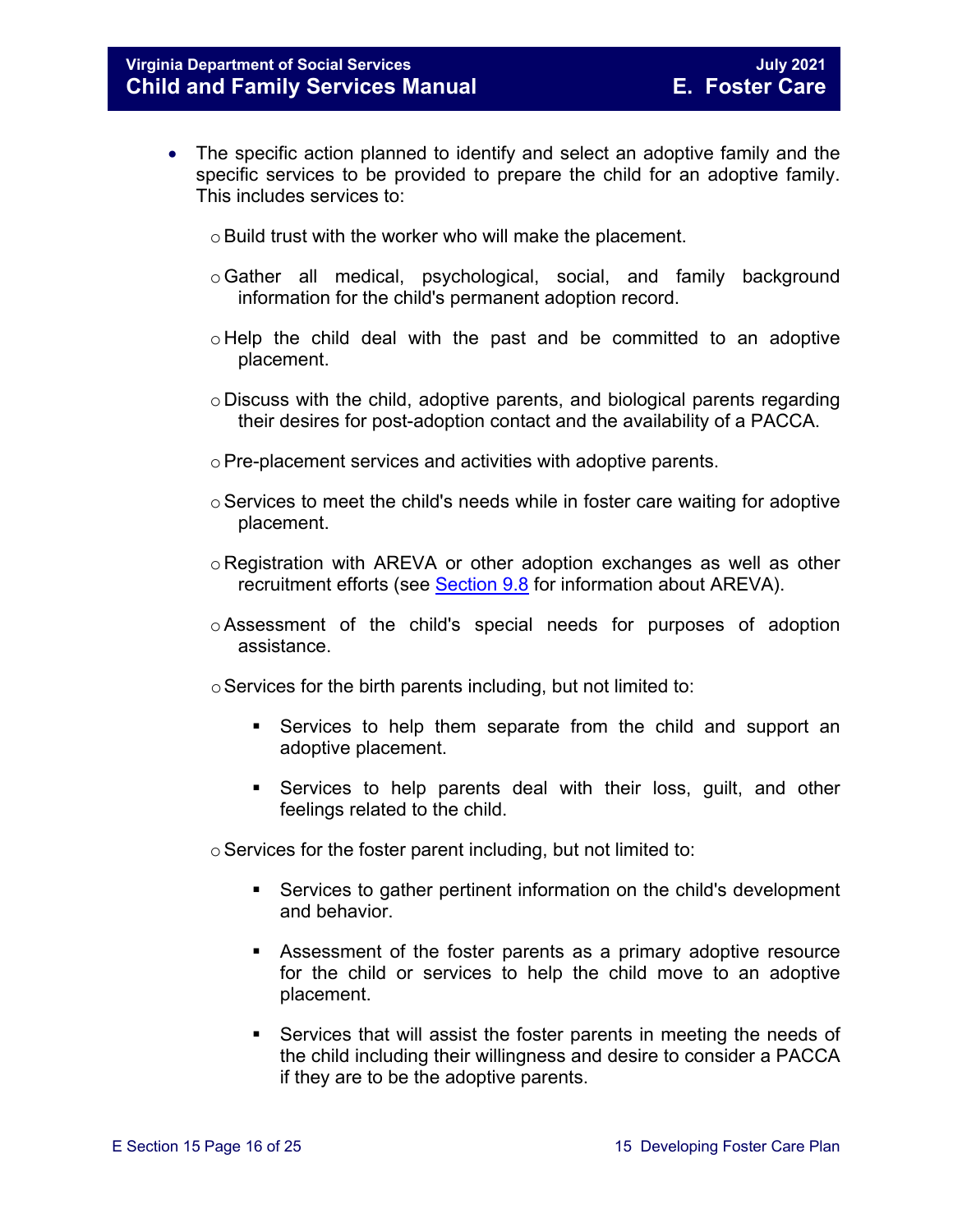The specific services to be provided to the child and adoptive family after adoptive placement are not provided until after termination of parental rights has occurred. Upon submission of the plan and registration with AREVA, the services should be identified in the plan and offered.

### <span id="page-16-0"></span>**15.11 When child returns to foster care**

When a child's legal custody has been returned to his parents or prior custodians from the LDSS and the child subsequently returns to the custody of the LDSS, this is a new foster care episode. A new foster care plan shall be completed and all requirements for foster care plans met.

A child is considered to be on a trial home visit when he or she returns home to his parents or prior custodians from whom he was removed, but remains in the custody of the LDSS. When a child is removed from a trial home visit and returned to a foster care placement and the trial home visit exceeded six (6) months without a court order specifically extending the trial home visit, then the child is considered to be in a new foster care episode. A new foster care plan shall be completed and the timeline for court hearings and panel reviews begins from the date this new episode begins.

Children on trial home visits for six (6) months or less who are removed from the trial home visit continue with the existing foster care episode and the service planning and court timelines already in place.

### <span id="page-16-1"></span>**15.12 Appeals and fair hearings for specific foster care services**

Appeals shall be processed in accordance with Virginia legal requirements (§ [63.2-915](https://law.lis.virginia.gov/vacode/63.2-915/) and [22 VAC 40-201-115\)](https://law.lis.virginia.gov/admincode/title22/agency40/chapter201/section115) and procedures established by the Virginia Board of Social Services. For complete information, see [Appeals and Fair Hearings Unit Procedure](https://fusion.dss.virginia.gov/Portals/%5BAC%5D/Files/Appeals%2C%20Fair%20Hearings%20and%20Civil%20Rights/AFH_Procedure_Manual.pdf)  [Manual 2013](https://fusion.dss.virginia.gov/Portals/%5BAC%5D/Files/Appeals%2C%20Fair%20Hearings%20and%20Civil%20Rights/AFH_Procedure_Manual.pdf) or current manual if updated.

### **for foster care services**

### <span id="page-16-2"></span>**15.12.1 When hearings may be granted**

Any individual whose claim for benefits available pursuant to 42 U.S.C. § 670 et seq. or whose claim for foster care services pursuant to  $\S$  [63.2-905](https://law.lis.virginia.gov/vacode/63.2-905/) is denied or is not acted upon by the local department with reasonable promptness shall have the right to appeal to the Commissioner  $(\S$  [63.2-915\)](https://law.lis.virginia.gov/vacode/63.2-905/). Denied means the refusal to provide a claim for benefits [\(22 VAC 40-201-10\)](https://law.lis.virginia.gov/admincode/title22/agency40/chapter201/section10).

A hearing may be granted when the claim for foster care services includes the following services or placements:

- Foster care basic maintenance and enhanced maintenance payments.
- Foster care services in a foster care plan, specifically: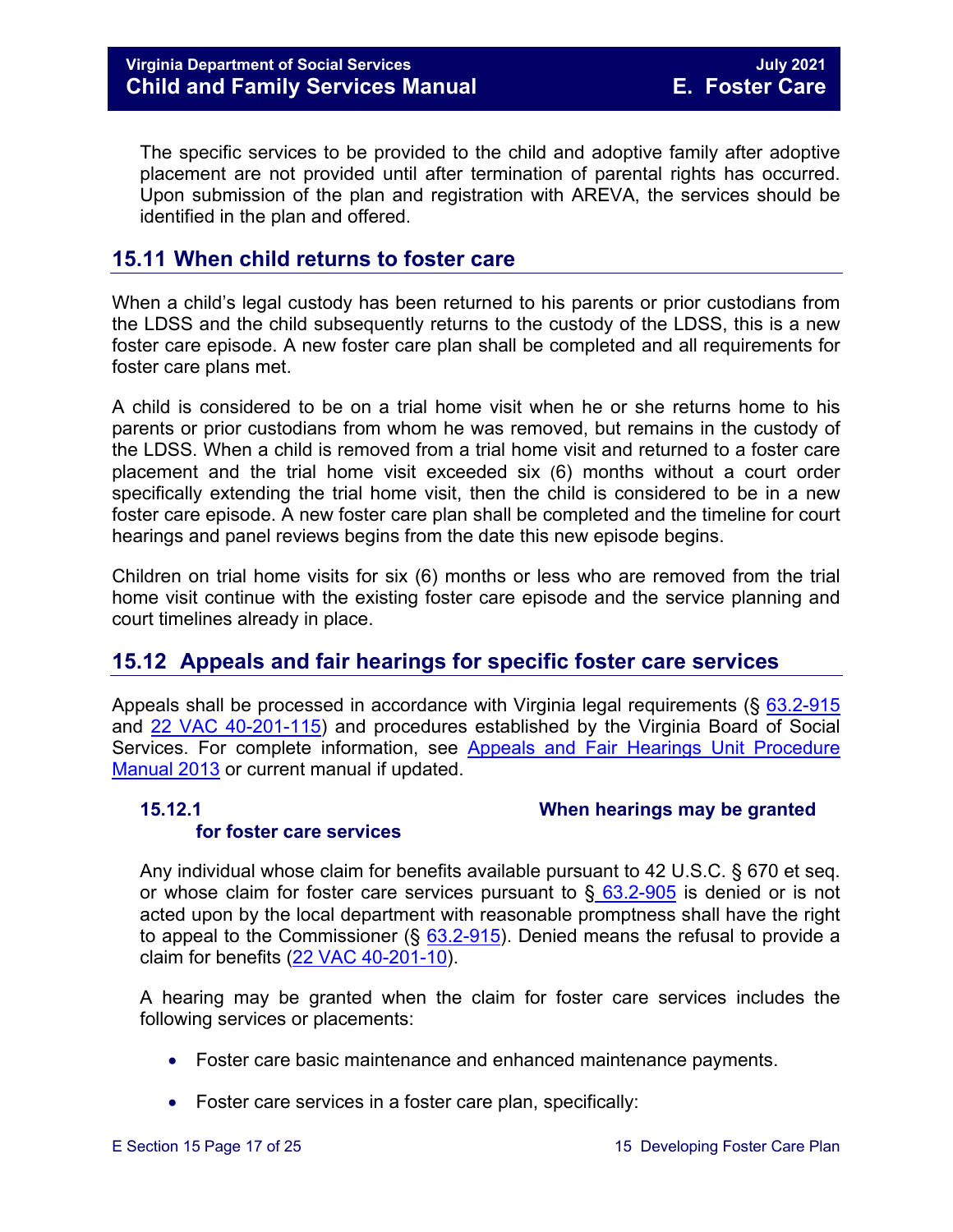- $\circ$  Services in a foster care plan approved by the court.
- o Foster care services identified in an individual family service plan developed by a family assessment and planning team or other multidisciplinary team and approved by the community policy and management team, pursuant to the Children's Services Act.
- o Services in a transition plan for independent living services.
- $\circ$  Foster care prevention services in a prevention services plan.

Services shall be delineated in the services section of a written and approved foster care plan. If the service or placement is not in an approved foster care plan, then the denial is not subject to appeal.

- Placement of a child through a non-custodial foster care agreement between the parents or guardians of the child and the LDSS, where legal custody remains with the parents or guardians.
- Placement of a child for adoption when an approved family is available outside the locality with the legal custody of the child, in accordance with [Social Security Act, Title IV, § 471 \(a\) \(23\) \[42 USC 673\]](http://www.ssa.gov/OP_Home/ssact/title04/0471.htm) [\(22 VAC 40-201-10\)](https://law.lis.virginia.gov/admincode/title22/agency40/chapter201/section10).

A hearing need not be granted when the claim for foster care services includes, but is not limited to:

- Automatic maintenance payment adjustments required by state or federal law, unless the reason for the individual appeal is incorrect computation of the maintenance amount [\(22 VAC 40-201-115 B\)](https://law.lis.virginia.gov/admincode/title22/agency40/chapter201/section115).
- Decisions related to the placement of a child in foster care with a specific individual or family. Placement decisions of local boards are final when in accordance with the relevant provisions of title 16.1 of the Code of Virginia, except for the two placement decisions delineated above [\(22 VAC 40-201-](https://law.lis.virginia.gov/admincode/title22/agency40/chapter201/section115) [115 C\)](https://law.lis.virginia.gov/admincode/title22/agency40/chapter201/section115).

The individual shall be allowed to request a hearing within 30 days after receiving written notice of the denial of a claim for benefit. The written notice shall inform the individual of the 30 day time limit to request a hearing. Within ninety (90) days of the individual's request for a hearing, the hearing shall be conducted, a decision reached, and the individual notified of the decision [\(22 VAC 40-201-115 G\)](https://law.lis.virginia.gov/admincode/title22/agency40/chapter201/section115).

### <span id="page-17-1"></span><span id="page-17-0"></span>**15.12.2 Providing written notice**

The LDSS, or in those cases where the LDSS is not involved (i.e., the licensed child placing agency (LCPA), the family assessment and planning team (FAPT), or other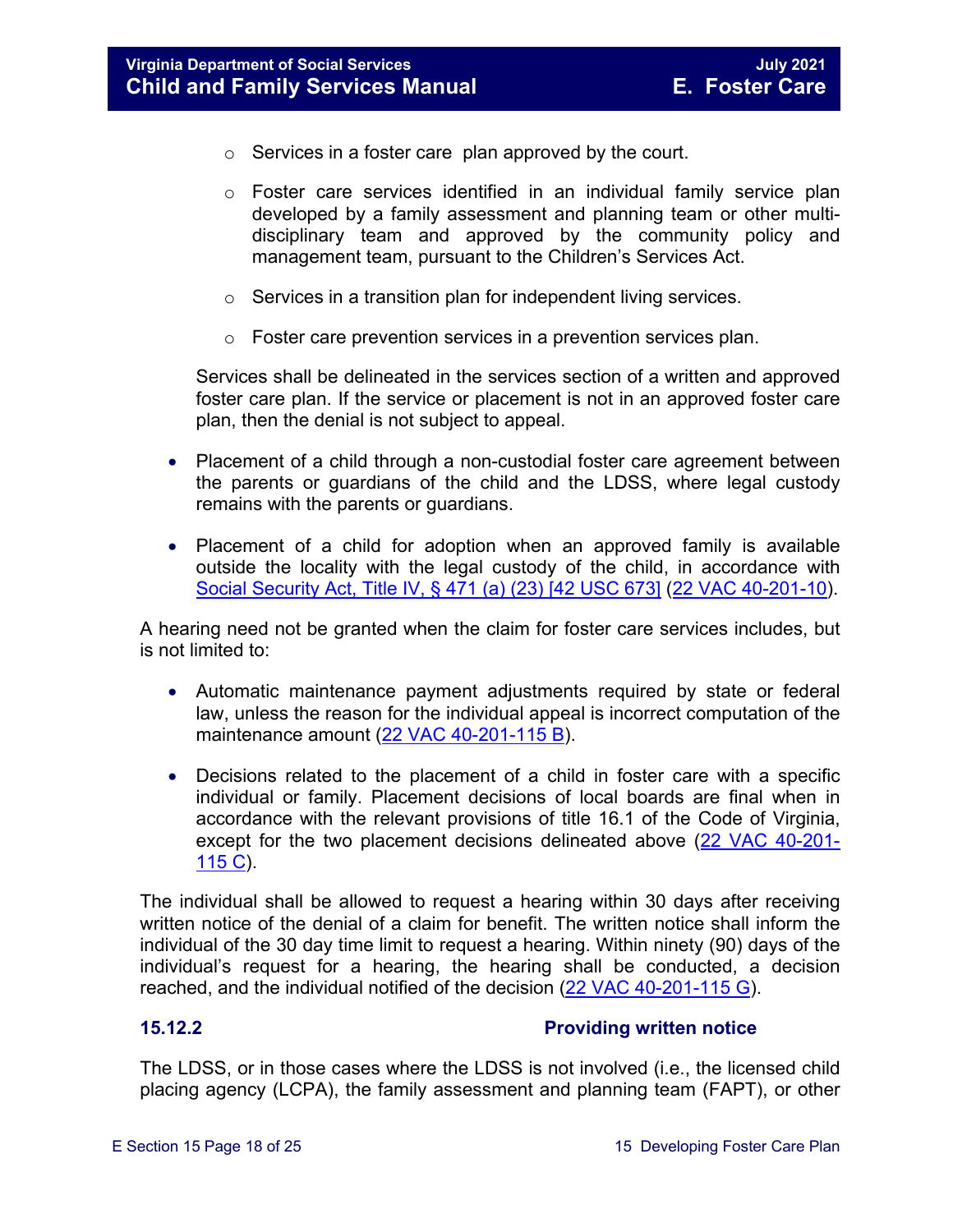multi-disciplinary team), shall provide timely notice of a decision to discontinue, terminate, suspend, or change foster care services or placements for the child as defined in [Section 15.12.1.](#page-16-2) Timely notice means the notice is mailed at least ten (10) days before the date the action becomes effective [\(22 VAC 40-201-115 F\).](https://law.lis.virginia.gov/admincode/title22/agency40/chapter201/section115) 

The LDSS, or the LCPA, FAPT or other multi-disciplinary team, shall inform the individual in writing of the right to appeal the denial of benefit or the delay of a decision regarding a benefit at the time:

- The applicable foster care plan is written.
- Any action affecting the claim for benefit.
- A child comes into foster care. Written notice shall be provided to the birth parents or caretakers.
- The foster care agreement is signed. Written notice shall be provided to the guardian ad litem and to the foster parents.

The written notice shall include:

- The individual's right to a hearing.
- The method by which the individual may obtain a hearing.
- That the individual may be represented by an authorized representative, such as legal counsel, relative, friend, or other spokesperson, or the individual may represent self (22 VAC 40-201-115 E).

If the individual requests a hearing after receiving the written notice of the decision and at least **ten (10) days before** the date the action becomes effective, the benefit shall not be suspended, reduced, discontinued or terminated until a decision is rendered after a hearing, unless:

- A determination is made at the hearing that the sole issue is one of state or federal law or policy, or change in state or federal law, and not one of incorrect benefit computation;
- A change affecting the individual's benefit occurs while the hearing decision is pending and the individual fails to request a hearing after notice of the change; or
- The individual specifically requests that he not receive continued benefits pending a hearing decision.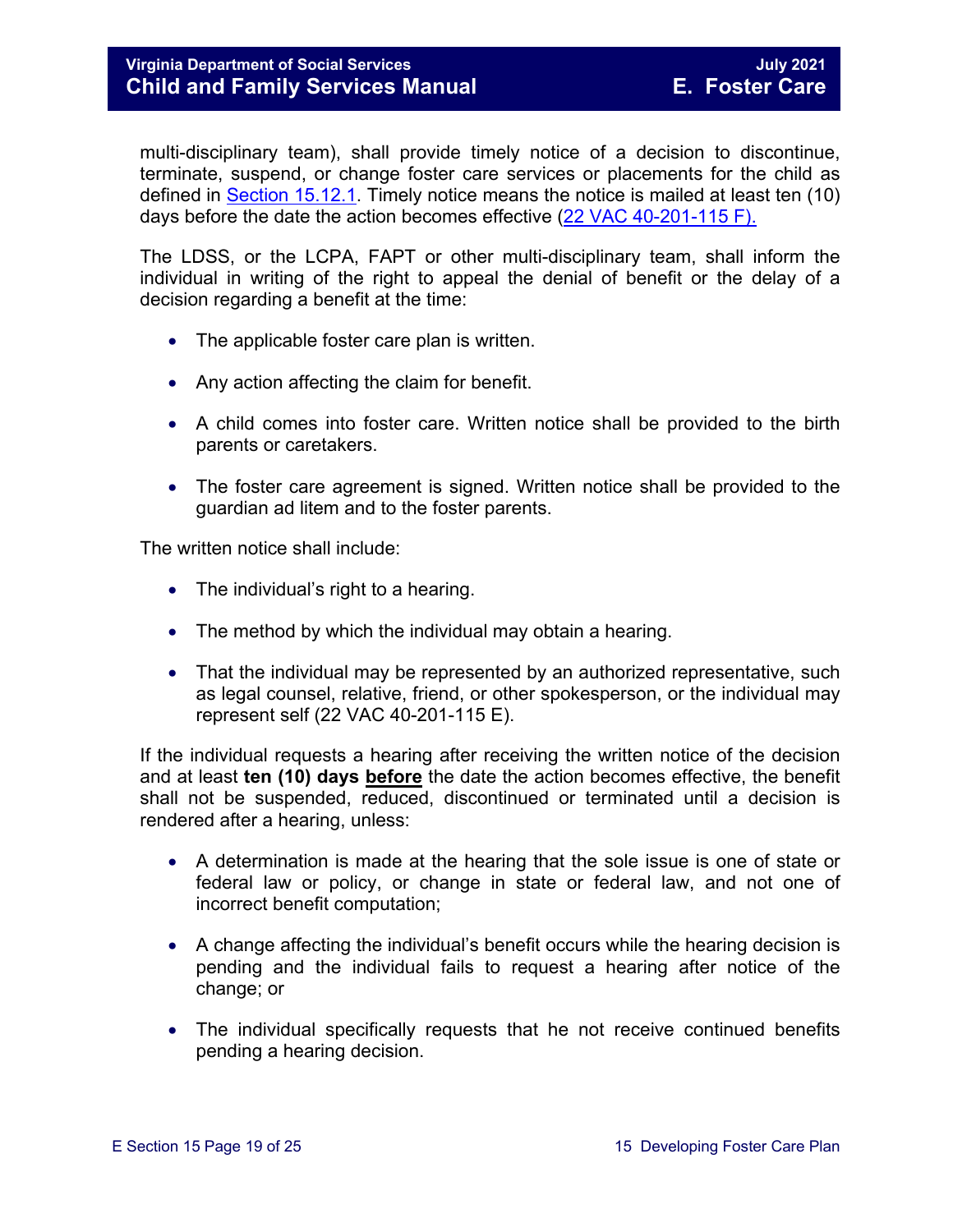Such benefit is subject to recovery if the action is sustained at the hearing (22 VAC 40-201-115 F).

### **15.12.3 Request for appeals**

The individual shall be allowed to request a fair hearing within 30 days after receiving written notice of the denial of foster care services as defined in [Section](#page-16-2)  [15.12.1.](#page-16-2) A person acting on behalf of the individual (e.g., a relative, friend, an attorney, or other spokesperson) may act as their authorized representative and request the hearing [\(See Family Services Appeal Request Form\).](https://fusion.dss.virginia.gov/Portals/%5Bdfs%5D/Files/DFS%20FORMS/Family%20Services-Generic%20Forms/Family%20Services%20Appeal%20Request.pdf)

Requests for appeals must be submitted in writing to:

### <span id="page-19-1"></span><span id="page-19-0"></span>Appeals and Fair Hearings Unit Virginia Department of Social Services 801 East Main Street Richmond, VA 23219-2901

The LDSS must not prejudice or limit the individual's right to appeal a denial. The LDSS must assist the individual in submitting an appeal or in preparing the individual's case, if necessary. The LDSS has an affirmative duty to provide information and referral services to help the individual make use of any legal services available in the community.

### **15.12.4 Validating the appeal**

The LDSS will receive a copy of the individual's appeal request and a validation form from the Appeals and Fair Hearings Unit. The LDSS must specify:

- The action taken by the LDSS.
- The date of the notice of action.
- Whether or not the benefit has been continued during the appeal process.

The LDSS must return the completed validation form and a copy of the Notice of Action within **five (5) working days** to the hearing officer.

When the hearing officer determines the appeal request is valid, the LDSS and the individual are notified in writing of the date for the Administrative Hearing. Written notice of the hearing date is provided at least **ten (10) days** prior to the date for the Administrative Hearing. The notice includes information about the appeal rights of the individual. The hearing is scheduled and conducted at a time, date, and place convenient to the individual. It is usually conducted by teleconference. The hearing officer will order continuation of benefit where required, if the LDSS has not already taken such action.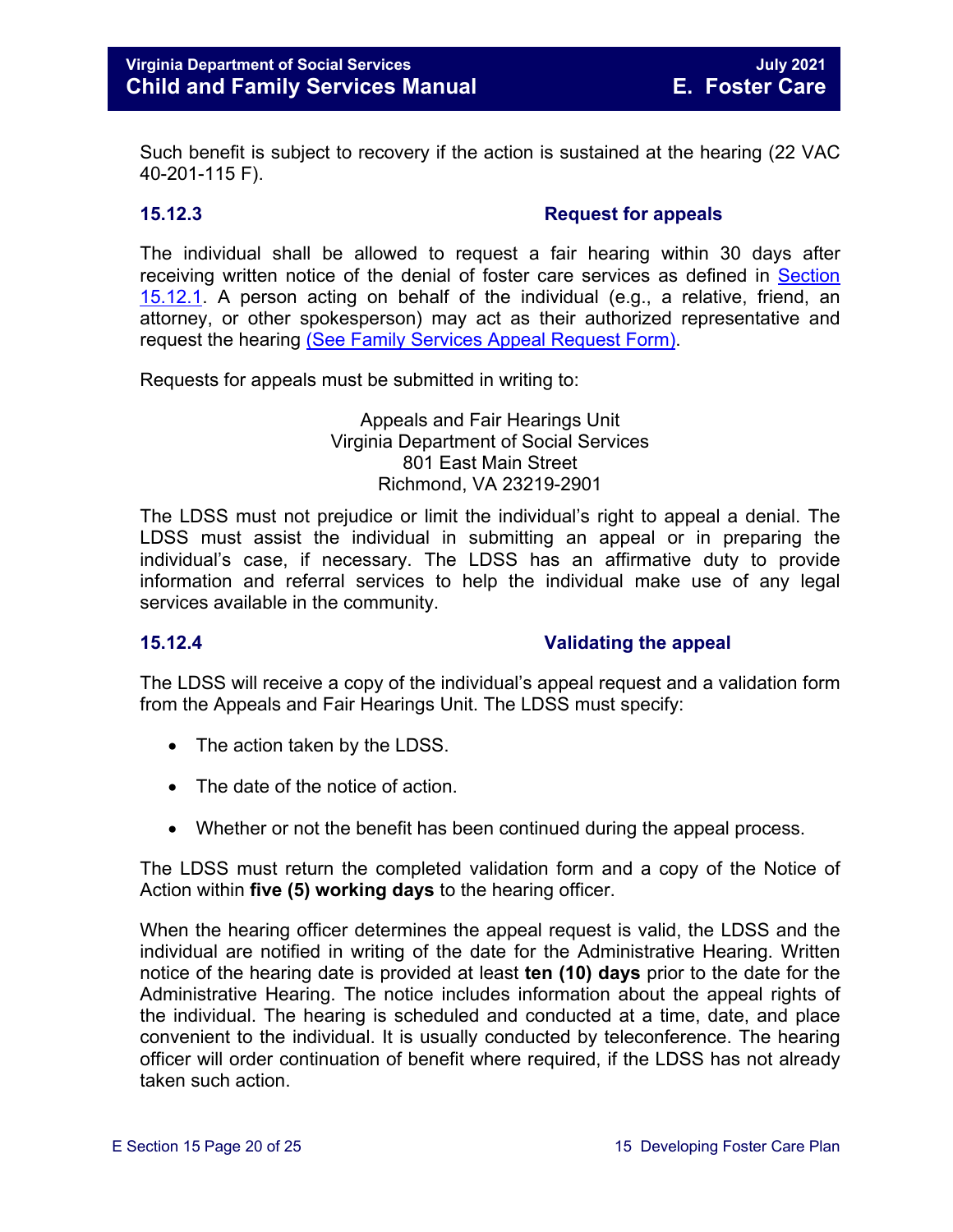If the individual requests a hearing within ten (10) days after the date the action becomes effective, the hearing officer may require that the benefit shall be reinstated and continued until a decision is rendered at the hearing, unless:

- The individual specifically requests that continued benefit not be paid pending the hearing decision;
- In any case where action was taken without timely notice and the individual requests a hearing within ten (10) days of the mailing of the notice of the action, and a determination is made at the hearing that the sole issue is one of state or federal law or policy, and the hearing officer determines that the action resulted from other than the application of state or federal law or policy, or a change in state or federal law, unless the individual specifically requests that he not receive continued benefits pending the hearing decision [\(22 VAC](https://law.lis.virginia.gov/admincode/title22/agency40/chapter201/section115)  [40-201-115 H\)](https://law.lis.virginia.gov/admincode/title22/agency40/chapter201/section115).

When the hearing officer determines the appeal request is invalid, the LDSS and individual receive written notification with an explanation of the reason for the determination that an administrative appeal hearing cannot be granted.

A copy of the completed validation form, the Notice of Action, and the written notification from the hearing officer shall be placed in the child's foster care paper case record.

For complete information, see [Appeals and Fair Hearings Unit Procedure Manual](https://fusion.dss.virginia.gov/Portals/%5BAC%5D/Files/Appeals%2C%20Fair%20Hearings%20and%20Civil%20Rights/AFH_Procedure_Manual.pdf)  [2013](https://fusion.dss.virginia.gov/Portals/%5BAC%5D/Files/Appeals%2C%20Fair%20Hearings%20and%20Civil%20Rights/AFH_Procedure_Manual.pdf) or current manual if updated.

### <span id="page-20-0"></span>**15.12.5 Summary of Facts**

Upon receiving notification of the scheduled administrative hearing, the LDSS must prepare a Summary of Facts of the case [\(See Summary of Facts Form\).](https://fusion.dss.virginia.gov/Portals/%5Bdfs%5D/Files/DFS%20FORMS/Family%20Services-Generic%20Forms/Family%20Services%20Summary%20of%20Facts.pdf) A copy of the summary should be received by the hearing officer and the individual at least **five (5) days** prior to the hearing.

The summary should include:

- Identifying case information.
	- o Name of LDSS.
	- o Name and address of child and individual.
	- o Foster care case number.
- All relevant information about the action being appealed.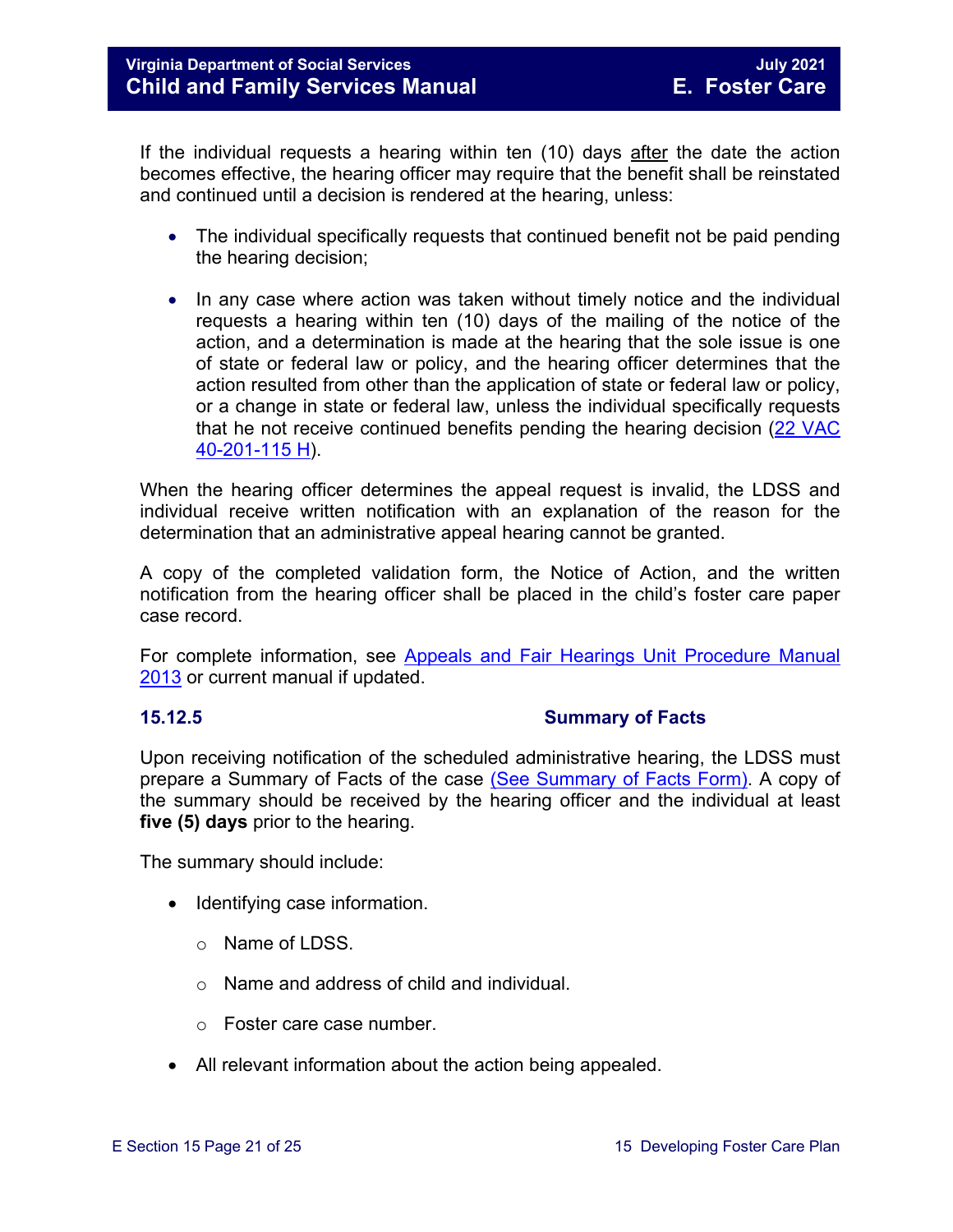- $\circ$  Statement of issue (e.g., the specific foster care service or placement that was denied as defined in [Section 15.12.1;](#page-16-2) the determination by the LDSS; the type, amount, and date of maintenance payment, service, and/or placement that was denied; the alleged failure of the LDSS to act promptly).
- $\circ$  Logical, chronological sequence of events which led to the action taken by the LDSS (e.g., specific dates; actions that occurred or did not occur; LDSS actions to resolve the issues). The LDSS should assume that the reader is not familiar with the facts of the case or the program policy.
- o Description of specific calculations and policy or guidance used to determine amounts, when applicable. If specific figures are disputed, the reasons underlying the dispute must be addressed.
- $\circ$  The individual's request for and date of appeal, including quoted words from the individual regarding the issue and their reasons for appealing.
- Specific citation(s) and language quoted from law, policy, and/or the guidance manual on which LDSS action was based.
- Relevant provisions of the service plan or agreement, as applicable (e.g., number of hours, number of service units, period of time authorized, provisions).
- Copies of all other relevant documentation regarding the action being appealed (e.g., documents submitted, notices, forms, letters).
- Signature of LDSS Director and date.

The Summary of Facts, including all attachments, must be signed and sent to the individual, their representative if any, and the hearing officer.

A copy of the Summary of Facts shall be placed in the child's foster care paper case record.

For complete information, see Appeals and Fair Hearings Unit Procedure Manual [2013](https://fusion.dss.virginia.gov/Portals/%5BAC%5D/Files/Appeals%2C%20Fair%20Hearings%20and%20Civil%20Rights/AFH_Procedure_Manual.pdf) or current manual if updated.

### <span id="page-21-0"></span>**15.12.6 Administrative Hearing**

The formal administrative hearing is conducted by the VDSS hearing officer. The hearing officer is an impartial person charged by the Commissioner to hear appeals and decide if the LDSS followed policy and procedure in making a decision. The hearing shall include consideration of the denial of a claim for benefits or the failure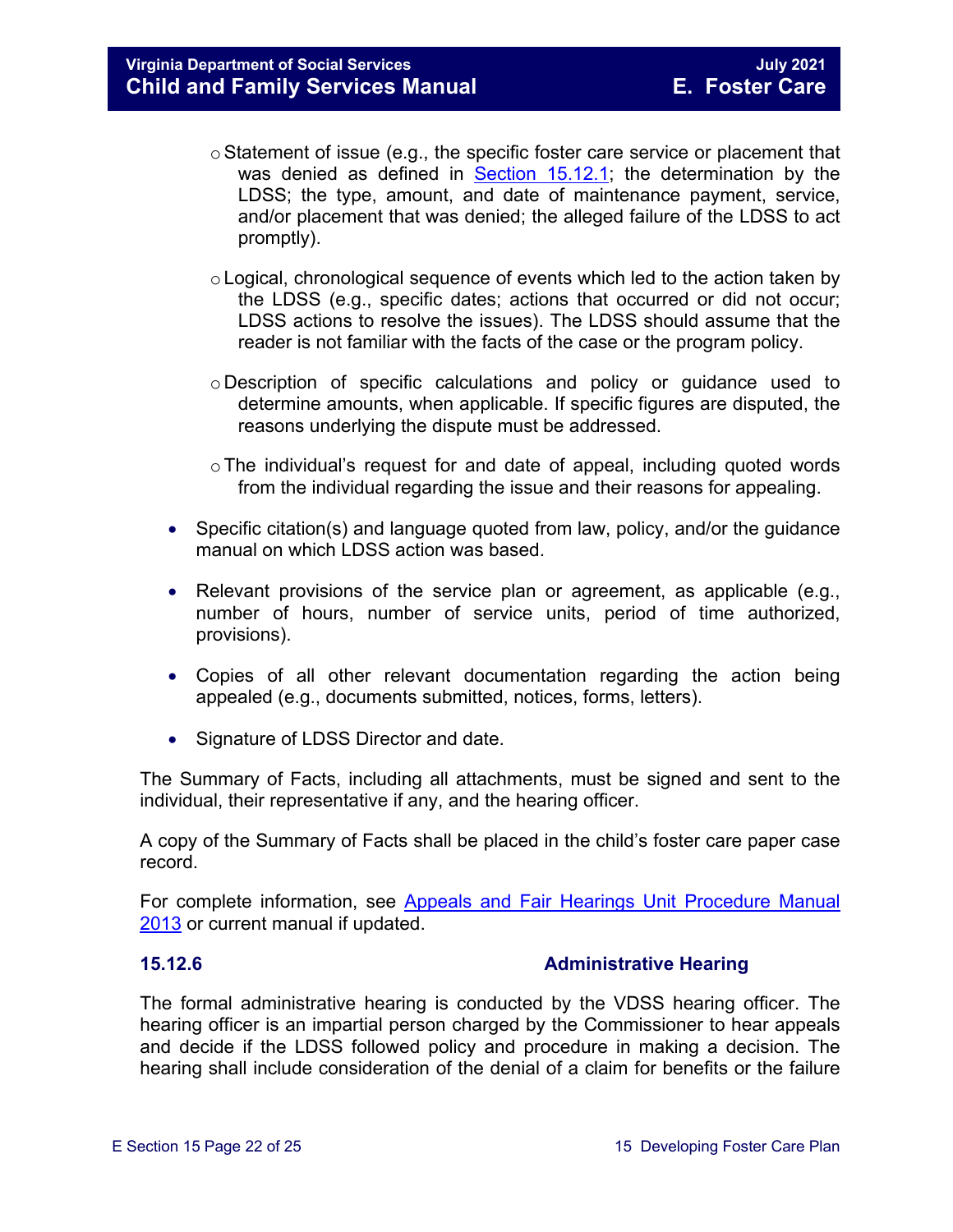of the LDSS to act with reasonable promptness on a request for a benefit for the individual [\(22 VAC 40-201-115 K\)](https://law.lis.virginia.gov/admincode/title22/agency40/chapter201/section115).

At the hearing, the individual and/or their authorized representative will have adequate opportunity to:

- Examine all documents and records used at the hearing, including information relied upon by the LDSS, the LCPA, the FAPT, or other multi-disciplinary team in considering the request for a benefit to the extent that the information does not violate confidentiality requirements.
- Present the case.
- Bring witnesses.
- Establish all pertinent facts and circumstances.
- Advance any arguments without undue interference.
- Question or refute any testimony or evidence, including the opportunity to confront and cross-examine witnesses [\(22 VAC 40-201-115 L\)](https://law.lis.virginia.gov/admincode/title22/agency40/chapter201/section115).

The LDSS will have the opportunity to:

- Clarify or modify its statements contained in the Summary of Facts.
- Question the individual and his witnesses on the salient issue(s).
- Examine all documents submitted by the individual or their authorized representative.

Only relevant evidence related to the issue(s) being appealed is admissible at the hearing.

There is a legal presumption that the LDSS acted in accordance with law and policy and the burden of proof is on the individual to demonstrate LDSS error.

The decision of the hearing officer shall be based exclusively on the evidence and other materials (i.e., documents or testaments) introduced at the hearing. Evidence includes all applicable laws, regulations, policies, and guidance manuals.

The hearing officer shall notify the LDSS and individuals in writing of its decision on the appeal within 90 days following the date the appeal request was received by the VDSS, except when a postponement was requested. If the hearing was postponed, the time limit will be extended for as many days as the hearing was postponed. The decision shall consist of a memorandum decision summarizing the facts and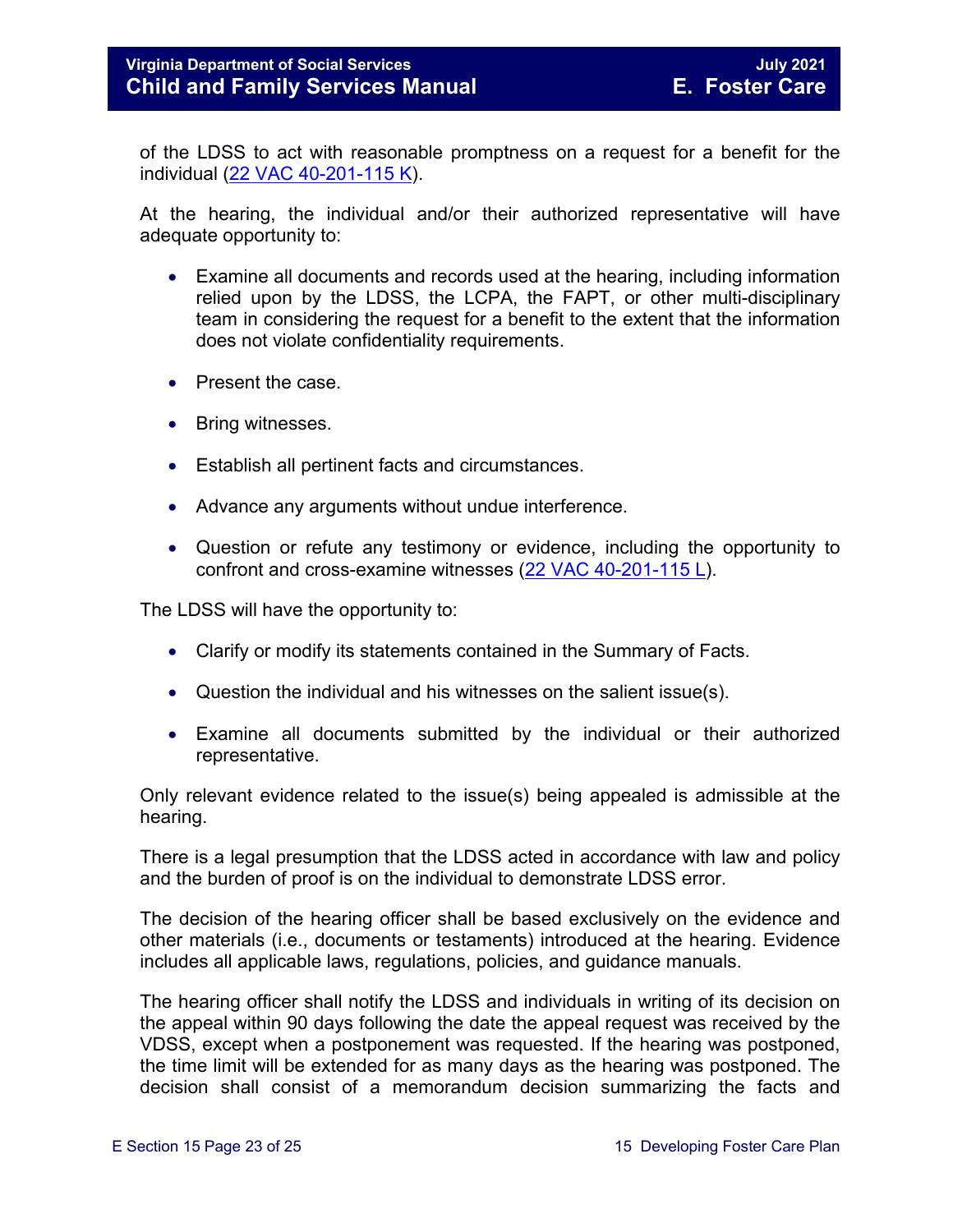identifying the state or federal law, regulation, policy and guidance supporting the decision.

The decision of the hearing officer is final and binding when the decision is mailed to the LDSS and the individual. When the hearing decision is favorable to the individual, the LDSS, LCPA, FAPT or other multi-disciplinary team shall promptly begin the process to provide the requested service, or in the case of foster care maintenance, make corrective payments retroactively to the date the incorrect action was taken, unless foster care maintenance payments were continued pending the hearing decision. The LDSS must ensure that administrative action is taken to implement the hearing officer's decision no later than **ten (10) working days** following the date of the decision, regardless of whether the individual requests further review by the Circuit Court. See the Appeals and Fair Hearings Unit [Procedure Manual 2013](https://fusion.dss.virginia.gov/Portals/%5BAC%5D/Files/Appeals%2C%20Fair%20Hearings%20and%20Civil%20Rights/AFH_Procedure_Manual.pdf) for exceptions to implementation within this time period. After corrective action is taken, the LDSS must notify the individual and the hearing officer in writing that the agency has complied with the decision.

All documents from the hearing, the written memorandum decision of the hearing officer, and the LDSS written notice documenting compliance with the decision, when applicable, shall be placed in the child's foster care paper case record.

For complete information, see [Appeals and Fair Hearings Unit Procedure Manual](https://fusion.dss.virginia.gov/Portals/%5BAC%5D/Files/Appeals%2C%20Fair%20Hearings%20and%20Civil%20Rights/AFH_Procedure_Manual.pdf)  [2013](https://fusion.dss.virginia.gov/Portals/%5BAC%5D/Files/Appeals%2C%20Fair%20Hearings%20and%20Civil%20Rights/AFH_Procedure_Manual.pdf) or current manual if updated.

### <span id="page-23-0"></span>**15.12.7 Withdrawal statement**

If the LDSS and individual resolve the issue at any time after the Appeals and Fair Hearings Unit receives the individuals' request for an Administrative Review Hearing, the individual must provide a written statement withdrawing the appeal request. The withdrawal statement is sent to the hearing officer with a copy to the LDSS. The withdrawal statement shall be placed in the child's foster care paper case record.

When the request is withdrawn by the individual in writing, or when the request is abandoned, the hearing officer may deny or dismiss the request for a hearing. Abandonment is deemed to have occurred if the individual without good cause fails to appear by himself or by his authorized representative at the hearing scheduled for the individual [\(22 VAC 40-201-115 J\).](https://law.lis.virginia.gov/admincode/title22/agency40/chapter201/section115)

### <span id="page-23-1"></span>**15.12.8 Appeal to Circuit Court**

The individual aggrieved by the decision of the hearing officer may seek further review of the decision by the appropriate Circuit Court. The individual has thirty (30) days from the date of service (the date they actually received the hearing officer's decision or the date it was mailed to the individual, whichever occurred first) to provide notice of his intent to file an appeal with the circuit court.